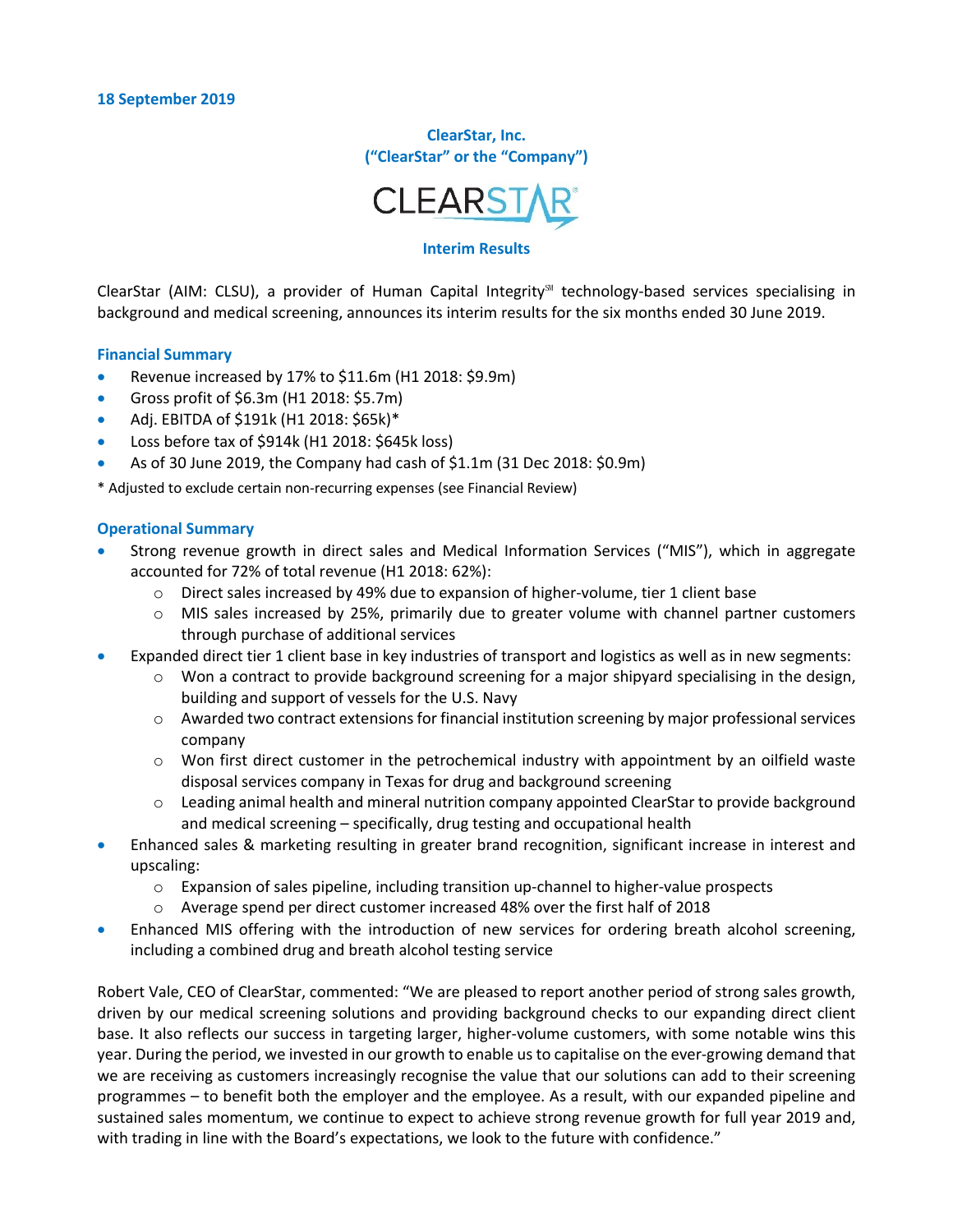## **Enquiries:**

| ClearStar, Inc.                                                   | +1 877 796 2559  |
|-------------------------------------------------------------------|------------------|
| Robert Vale, Chief Executive Officer                              |                  |
| Jennifer Balleza, Chief Financial Officer                         |                  |
|                                                                   |                  |
| finnCap Ltd.                                                      | +44 20 7220 0500 |
| Jonny Franklin-Adams, Marc Milmo, Simon Hicks - Corporate Finance |                  |
| Andrew Burdis - ECM                                               |                  |
|                                                                   |                  |
| Luther Pendragon Ltd.                                             | +44 20 7618 9100 |
| Harry Chathli, Claire Norbury, Joe Quinlan                        |                  |

The information communicated in this announcement contains inside information for the purposes of Article 7 of the Market Abuse Regulation (EU) No. 596/2014.

#### **Analyst Presentation**

Robert Vale, CEO, and Jennifer Balleza, CFO, will be hosting a presentation for analysts at 9.30am BST today at the offices of Luther Pendragon, 48 Gracechurch Street, London, EC3V 0EJ.

#### **About ClearStar**

ClearStar, Inc. is a leading provider of Human Capital Integrity<sup>SM</sup> technology-based services specialising in background and medical screening. It provides employment intelligence direct to employers and via channel partners/consumer reporting agencies ("CRAs") to support better recruitment and other decisions affecting employees by increasing the quality, reliability, and visibility of information.

A seven-time Inc. 5000 honoree and founding member of the Professional Background Screening Association (formerly, 'NAPBS'), ClearStar has provided innovative technology solutions to businesses in the human capital management industry from its corporate offices in Alpharetta, Georgia since 1995. For more information about ClearStar, please visit: www.clearstar.net.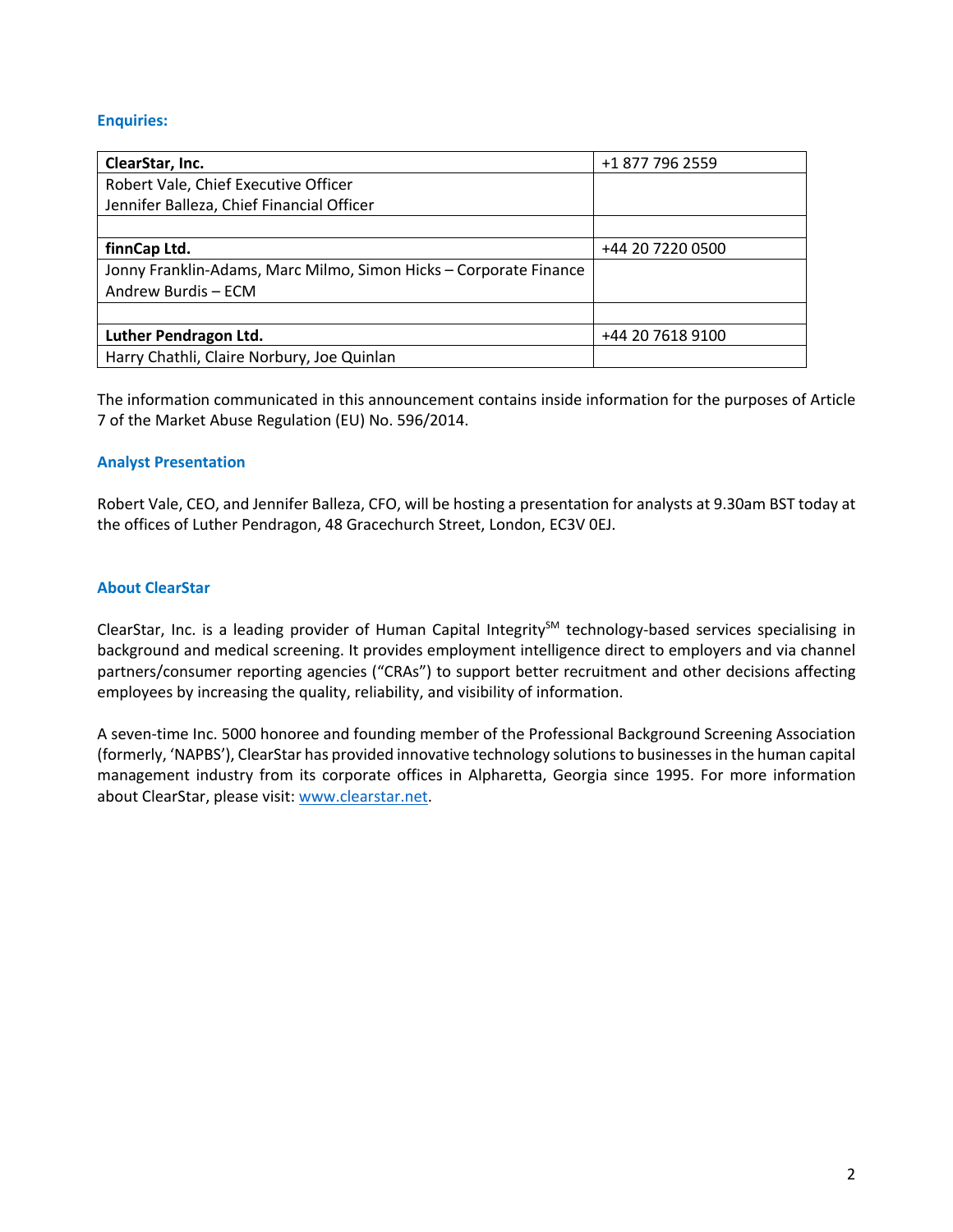#### **Operational Review**

In the first six months of 2019, ClearStar continued to deliver strong revenue growth, which increased by 17% to \$11.6m (H1 2018: \$9.9m). This was driven by sales of the Company's industry-leading Medical Information Services and onboarding and ramp-up of new direct customers that were won in 2018, primarily for background screening. The period also reflected the upscaling of the Company's direct client base with the average spend per direct customer increasing by 48% over the same period of the previous year.

The investment that the Company made towards the end of 2018 and early in 2019 in strengthening its direct sales team enabled an expansion in the pipeline, including some major client wins during the period in its key markets of transport and logistics as well as in new markets. The Company also continued to enhance its offer, including the introduction of breath alcohol screening as part of its medical screening services.

#### *Performance by business channel*

Sales from direct services increased by 49% to \$4.2m for the first half of 2019 (H1 2018: \$2.8m), accounting for 36% of total revenue (H1 2018: 28%). The growth was driven primarily by the financial services and transportation and logistics industries, with home healthcare remaining an important contributor to direct revenue. There was also a significant increase in revenue generated from an organisation that provides student exchange programmes, for which the Company conducts background screening of the students and host families. In addition, the direct services revenue growth reflects the continued momentum in the upscaling of the direct client base to larger, higher-volume businesses, with the average spend per direct customer in the first half of 2019 increasing 48% over the first half of 2018.

Following the award, towards the end of 2018, of ClearStar's first contract for financial institution screening, the client, which is a professional services company that provides outsourcing and staffing primarily for the financial services industry, granted the Company two extensions during the period. Under the contract, ClearStar provides background screening to ensure compliance with the US Federal Deposit Insurance Act (FDI Act), which governs the Federal Deposit Insurance Corporation and the banks insured by that organisation, and the US Patriot Act.

ClearStar continued to make progress in expanding its customer base in its target growth market of transportation and logistics with the appointment to provide background screening by a major shipyard specialising in the design, building and support of vessels for the U.S. Navy. The contract includes minimum annual volumes over a three-year period, which adds to revenue visibility.

Also, during the period, ClearStar was appointed by a leading animal health and mineral nutrition company, with over 1,400 employees, to provide background and medical screening – specifically, drug testing and occupational health. The superior applicant experience and reduced recruiter touch points were key considerations in the customer choosing ClearStar, which the Company is able to deliver as a result of its mobile-friendly applications, ClearMD and SAP® SuccessFactors® Recruiting integration.

In addition, the investment made last year and during the period in the new sales team and sales & marketing resulted in further milestones being achieved. In particular, the Company entered a new market with the award of a contract by Milestone Environmental Services, a leading provider of oilfield waste disposal services that is currently operating seven locations in Texas, US, to provide a combination of drug and background screening services – representing ClearStar's first direct client in the petrochemical industry.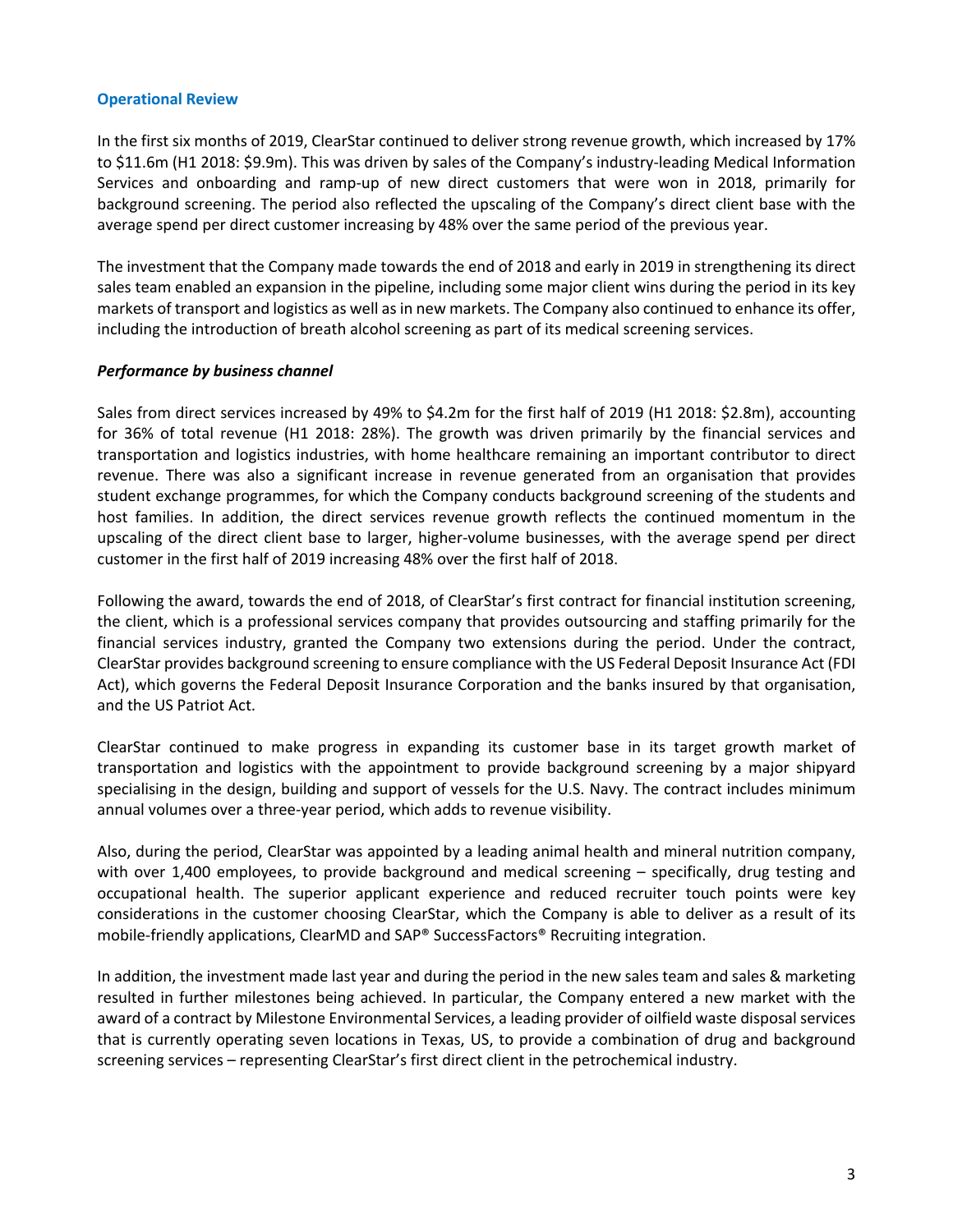In the first half of 2019, sales to channel partners – indirect services – increased by 4% to \$7.4m (H1 2018: \$7.1m) as a result of MIS growth as described below. Indirect services accounted for 64% of total revenue (H1 2018: 72%).

# *Performance by service offering*

#### *Medical Information Services*

MIS continued to be the largest single contributor to revenue by product, accounting for 43% of total revenue (H1 2018: 40%) and grew strongly in the first half of 2019 with an increase in MIS revenue of 25% to \$5.0m (H1 2018: \$3.9m). This growth was primarily based on increased volume with existing channel partner customers for drug testing services. This momentum continued post period with monthly sales (for July 2019) exceeding \$1.0m for the first time.

Strong regulatory drivers in the area of drug screening have continued to increase the time-sensitive requirement on ClearStar's channel partner customers to bring a solution to market. ClearStar's ability to deliver a white label solution that can be quickly configured and integrated has made the Company's medical technology the solution of choice for customers to rapidly resolve any regulatory requirement gaps.

Sales to channel partners accounted for 83% of MIS revenue (H1 2018: 85%), but MIS revenue generated by direct customers, which accounted for 17% of MIS sales (H1 2018: 15%), also grew strongly and is making an increasingly meaningful contribution to total sales. The growth in direct MIS revenue was primarily based on increased volume with existing direct customers.

#### *Other services*

Excluding MIS, revenue from ClearStar's other services – which primarily comprise background screening as well as the wholesale provision of data and global services – increased to \$6.6m (H1 2018: \$5.9m). This was driven by an increase in sales in background screening to direct clients, which grew by 50% for the first half of 2019, and more than mitigated the reduction in revenue from channel partner background screening.

#### *Investing for growth*

During the first half of 2019, ClearStar continued to strengthen its offering and sales & marketing function to position it for accelerated growth.

At the beginning of the year, the Company further enhanced its sales team, establishing a team with combined experience of over 70 years in background screening sales. This investment contributed to an expanded pipeline with ClearStar receiving an increase in Request for Proposals (RFPs) of more than 120% year-to-date compared with the whole of 2018.

In the first half of 2019, ClearStar enhanced its MIS offering with the introduction of new services for ordering breath alcohol screening to meet both Department of Transportation (DOT) and non-DOT requirements. This includes a combined drug and breath alcohol screening offer, which facilitates the screening process for the employee and employer by allowing tests to be conducted at the same location and providing consolidated results reporting. This marks an important step towards ClearStar's goal of offering complete medical review services.

The Company gained, post period, ISO/IEC 27001:2013 accreditation, which certifies that ClearStar's information security, cybersecurity and privacy protection systems and policies comply with international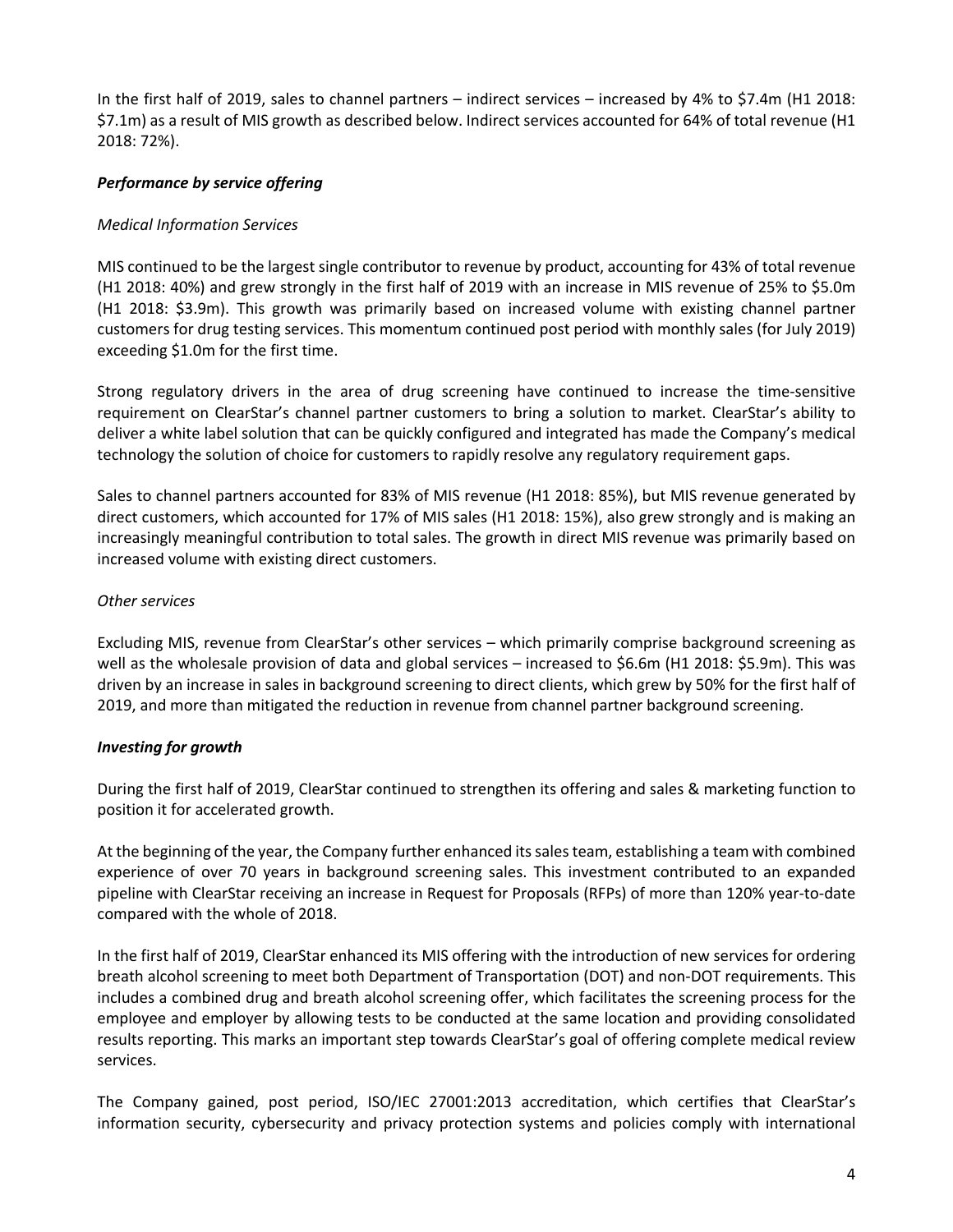standards of best practice. This was based on the successful completion of a formal audit process, which confirmed that the Company's IT security systems, policies and procedures met rigorous international standards in ensuring the confidentiality, integrity and availability of data. The accreditation also followed the Company having invested during the period to enhance its security measures, such as for automated threat monitoring.

#### **Financial Review**

ClearStar achieved strong revenue growth with an increase of 17% for the six months ended 30 June 2019 to \$11.6m compared with \$9.9m for the first half of 2018. This was based on strong growth in MIS, which continues to be the primary growth driver by service, coupled with increased demand in direct services.

Gross profit increased 12% to \$6.3m (H1 2018: \$5.7m) and gross profit margin was 54.5% (H1 2018: 57.2%). The decrease in margin was primarily due to having a higher percentage of revenue derived from MIS, which has a lower gross margin than other services, partially offset by achieving greater purchase economies.

Total operating expenses, including depreciation and amortisation, were \$7.1m (H1 2018: \$6.3m). This includes general and administrative expenses, which increased to \$4.7m (H1 2018: \$4.0m), primarily due to two non-recurring items totalling \$464k: a severance payment to a former executive and exit costs associated with an early lease termination relating to the Company's office relocation. Selling and marketing expenses were also higher at \$1.2m (H1 2018: \$794k) as the Company invested for growth with the expansion of the direct sales team at the beginning of the year. Research and development expenses decreased to \$724k (H1 2018: \$804k), due to cost reduction measures, and depreciation and amortisation expenses were also lower at \$558k (H1 2018: \$655k).

As a result, loss before tax increased to \$914k for the first half of 2019 compared with \$645k for the same period of the prior year. Loss after tax was \$930k (H1 2018: \$666k loss).

The Company achieved strong growth in adjusted EBITDA for the first half of 2019 to \$191k (H1 2018: \$65k) as a result of generating higher revenue combined with cost control measures. EBITDA has been adjusted to exclude the non-recurring items, which are not reflective of the core business, including severance payment and lease exit cost referred to above.

As of 30 June 2019, total assets were \$9.9m (31 December 2018: \$7.8m), with the largest assets being goodwill and other intangible assets of \$3.9m (31 December 2018: \$4.0m), accounts receivable of \$3.3m (31 December 2018: \$2.2m) and cash of \$1.1m (31 December 2018: \$923k). At period end, the Company had up to \$2.9m available under its recurring revenue credit facility with Silicon Valley Bank.

The Company's total liabilities as of 30 June 2019 were \$5.7m (31 December 2018: \$2.7m), with the increase primarily due to the growth in sales and a credit facility utilisation of \$2.1m to finance periodic technology infrastructure investment and supporting growth in the business.

The Company utilised \$793k in net cash for operating activities during the period compared with generating \$283k in operational cash flow for the first half of 2018 mainly due to an increase in the net loss and working capital accounts.

The Company used \$1.2m in investment activities in the first half of 2019 (H1 2018: \$333k) due to increased technology-related capital expenses associated primarily with the purchase of new hardware and software to support and enhance the Company's technology platform. The Company used \$2.1m in financing activities,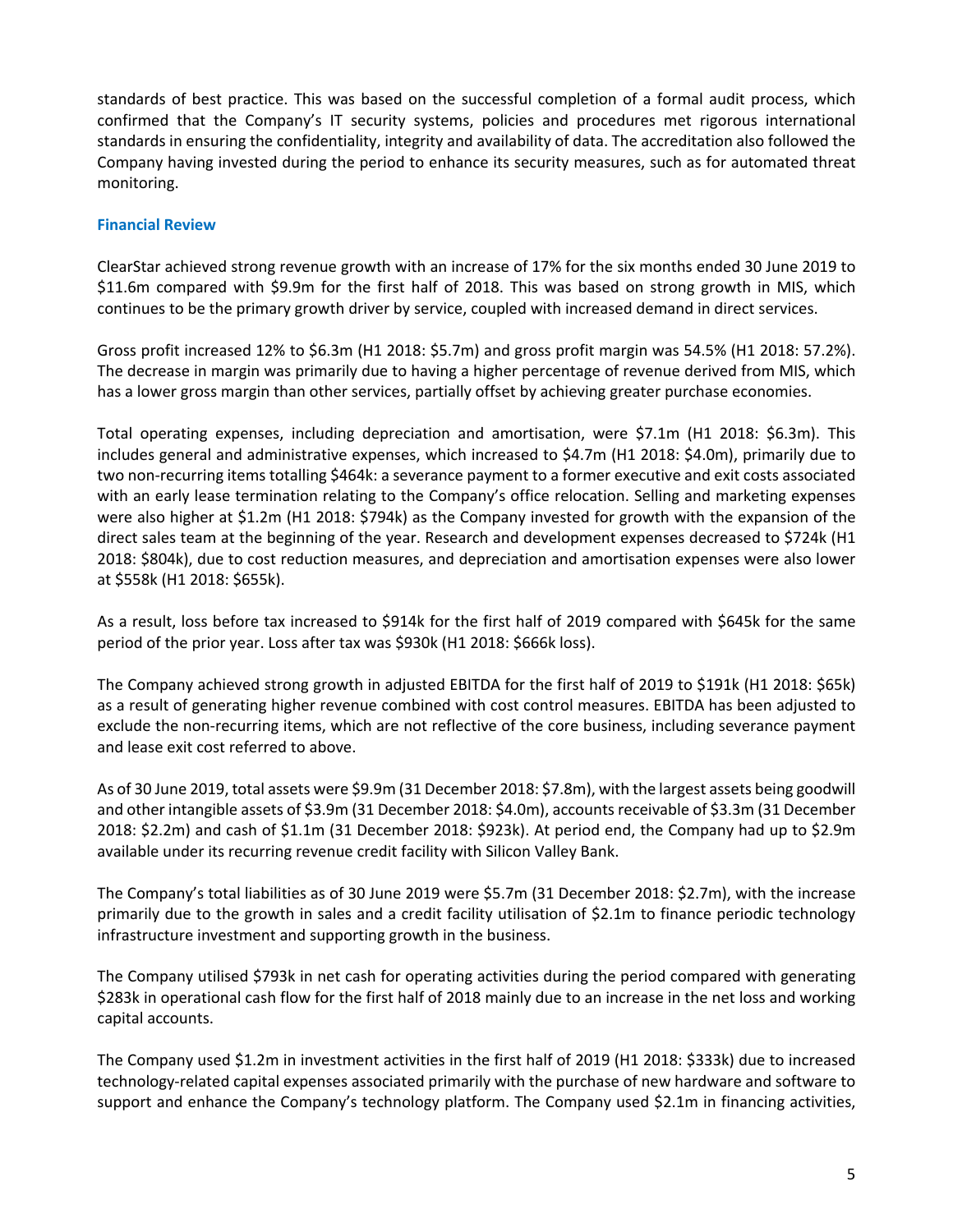which primarily relates to the credit facility utilisation for working capital and general corporate purposes, including the purchase of new hardware and software.

## **Outlook**

The revenue momentum of the first six months of 2019 has been sustained into the second half of the year with the onboarding and ramp-up of previously-won contracts. For the year to the end of August 2019, total revenue increased by 18% over the same period of the prior year.

The investments that the Company has made over the last two years in technology improvements, integrations and sales & marketing are increasing ClearStar's brand awareness and enabling it to successfully target larger, higher-volume customers. The Company's sales growth continues to accelerate, and its pipeline is expanding.

As a result, the Company continues to expect to achieve strong revenue growth for full year 2019 and, with trading in line with the Board's expectations, the Board looks to the future with confidence.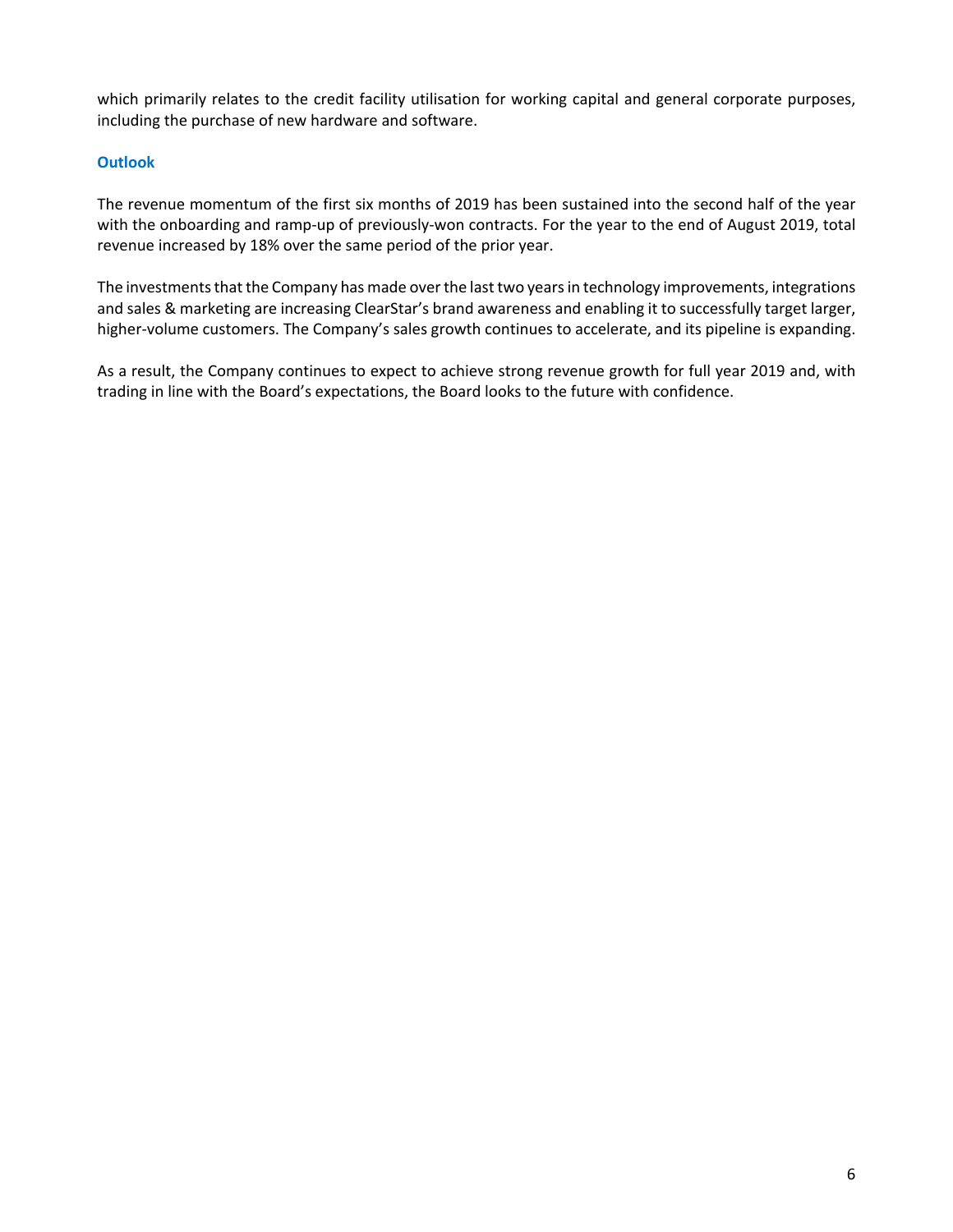# **CLEARSTAR, INC. Consolidated Statements of Operations (USD, in thousands)**

|                                          | Six Months   | <b>Six Months</b> | Year Ended  |
|------------------------------------------|--------------|-------------------|-------------|
|                                          | Ended        | Ended             | 31 December |
|                                          | 30 June 2019 | 30 June 2018      | 2018        |
|                                          | (Unaudited)  | (Unaudited)       |             |
|                                          | \$           | \$                | \$          |
| Net revenue                              | 11,559       | 9,886             | 20,113      |
| Cost of revenue                          | 5,254        | 4,236             | 8,773       |
| <b>Gross profit</b>                      | 6,305        | 5,650             | 11,340      |
|                                          |              |                   |             |
| <b>Operating expenses</b>                |              |                   |             |
| Selling and marketing                    | 1,164        | 794               | 1,655       |
| Research and development                 | 724          | 804               | 1,652       |
| Depreciation and amortisation            | 558          | 655               | 1,226       |
| General and administrative               | 4,694        | 4,007             | 8,141       |
| <b>Total operating expenses</b>          | 7,140        | 6,260             | 12,674      |
| Loss from operations                     | (835)        | (610)             | (1, 334)    |
|                                          |              |                   |             |
| <b>Other expense</b><br>Interest expense | (79)         | (35)              | (68)        |
|                                          |              |                   |             |
| <b>Total other expense</b>               | (79)         | (35)              | (68)        |
| Net loss before taxes                    | (914)        | (645)             | (1,402)     |
| Provision (benefit) for income taxes     | 16           | 21                | (65)        |
| <b>Net loss</b>                          | (930)        | (666)             | (1, 337)    |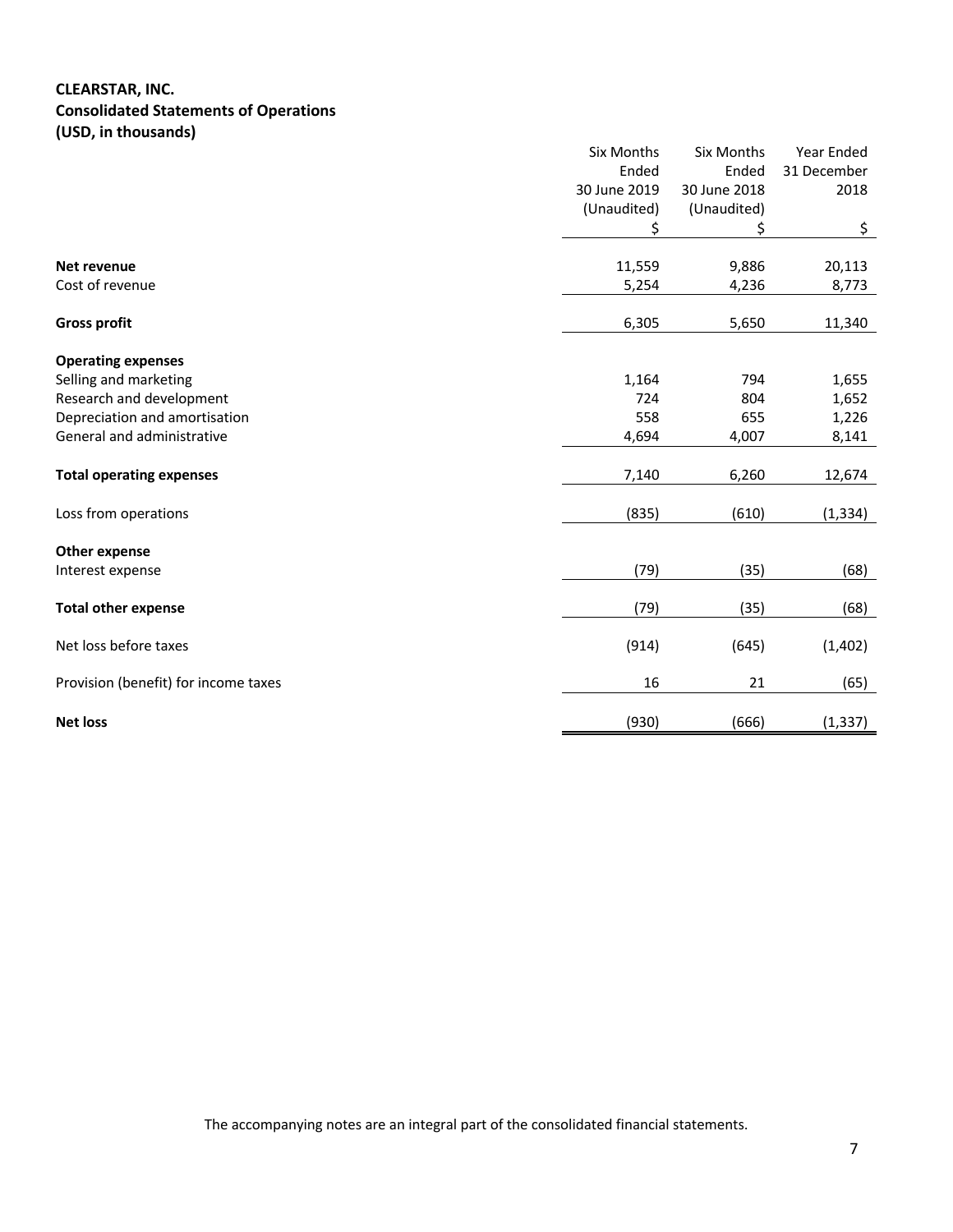#### **CLEARSTAR, INC. Consolidated Balance Sheets (USD, in thousands)**

|                                                                             | As of        | As of          | As of        |
|-----------------------------------------------------------------------------|--------------|----------------|--------------|
|                                                                             | 30 June 2019 | 30 June 2018   | 31 December  |
|                                                                             | (Unaudited)  | (Unaudited)    | 2018         |
|                                                                             | Ś            | Ś              | \$           |
| <b>ASSETS</b>                                                               |              |                |              |
| <b>Current assets</b>                                                       |              |                |              |
| Cash                                                                        | 1,088        | 1,208          | 923          |
| Accounts receivable - trade, net                                            | 3,264        | 2,409          | 2,197        |
| Research and development tax credits                                        | 29           | 90             | 90           |
| Prepaid expenses                                                            | 702          | 340            | 358          |
| <b>Total current assets</b>                                                 | 5,083        | 4,047          | 3,568        |
| Property and equipment, at cost                                             |              |                |              |
| Computer equipment                                                          | 743          | 588            | 70           |
| Furniture and fixtures                                                      | 225          | 298            | 283          |
| Leasehold improvements                                                      | 76           | 64             | 57           |
| Less accumulated depreciation                                               | (158)        | (734)          | (241)        |
| Total property and equipment, net                                           | 886          | 216            | 169          |
| Other assets                                                                |              |                |              |
| Goodwill and other intangible assets, net                                   | 3,908        | 4,187          | 4,028        |
| Deferred debt issuance costs, net                                           | 16           | 63             | 40           |
| Deposits                                                                    | 43           | 12             | 13           |
| <b>Total other assets</b>                                                   | 3,967        | 4,262          | 4,081        |
| <b>Total assets</b>                                                         | 9,936        | 8,525          | 7,818        |
| LIABILITIES AND STOCKHOLDERS' EQUITY                                        |              |                |              |
| <b>Current liabilities</b>                                                  |              |                |              |
| Accounts payable                                                            | 2,950        |                |              |
| <b>Accrued liabilities</b>                                                  | 360          | 2,348<br>398   | 2,348<br>179 |
| Deferred revenue                                                            | 45           | 30             | 81           |
| State income taxes                                                          |              |                | 7            |
| Current portion of obligations under capital lease                          |              | 18             |              |
| <b>Total current liabilities</b>                                            | 3,355        | 2,794          | 2,615        |
|                                                                             |              |                |              |
| Long-term liabilities                                                       |              |                |              |
| Line of credit                                                              | 2,100        | $\blacksquare$ | ۰            |
| <b>Accrued liabilities</b>                                                  | 191          | 36             | 32           |
| Deferred income taxes                                                       | 41           | 125            | 27           |
| <b>Total long-term liabilities</b>                                          | 2,332        | 161            | 59           |
| Stockholders' equity                                                        |              |                |              |
| Common stock, \$0.0001 par value; 100,000,000 shares authorised; 36,362,900 |              |                |              |
| shares issued and outstanding in 2019 and 36,302,900 in 2018                | 4            | 4              | 4            |
| Additional paid-in capital                                                  | 13,986       | 13,706         | 13,951       |
| <b>Accumulated deficit</b>                                                  | (9,741)      | (8, 140)       | (8, 811)     |
| Stockholders' equity                                                        | 4,249        | 5,570          | 5,144        |
| Total liabilities and stockholders' equity                                  | 9,936        | 8,525          | 7,818        |

The accompanying notes are an integral part of the consolidated financial statements.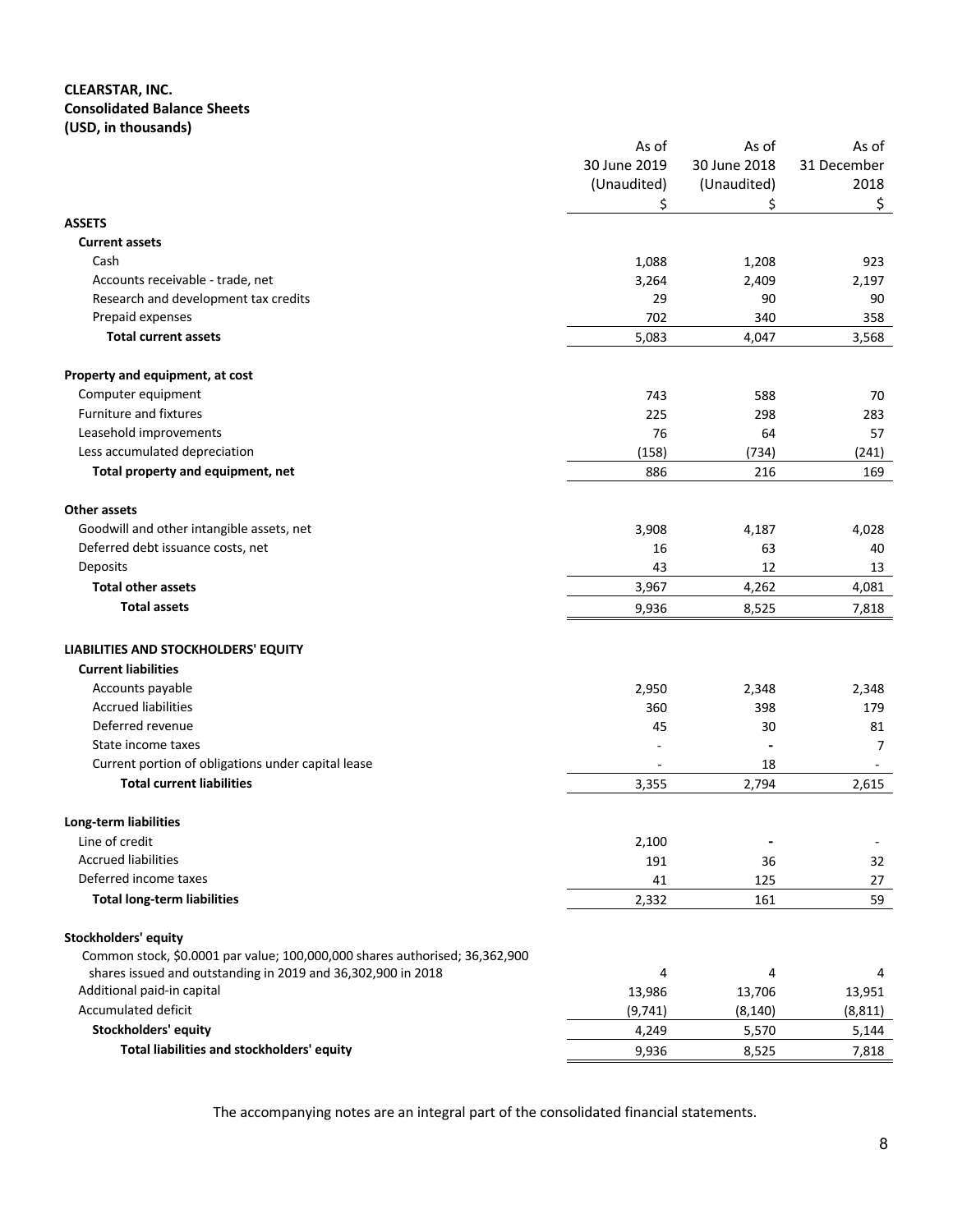# **CLEARSTAR, INC. Consolidated Statements of Changes in Stockholders' Equity (USD, in thousands, except no. of shares)**

|                                                                     |               |                     | Additional    |                |              |
|---------------------------------------------------------------------|---------------|---------------------|---------------|----------------|--------------|
|                                                                     |               | <b>Common Stock</b> | Paid-in       | Accumulated    |              |
|                                                                     | <b>Shares</b> | Amount              | Capital       | <b>Deficit</b> | Total        |
|                                                                     | No.           | \$                  | \$.           | \$             | \$           |
| <b>Balances at 1 January 2018</b>                                   | 36,302,900    | 4                   | 13,686        | (7, 474)       | 6,216        |
| Non-cash stock compensation<br>Net loss                             |               |                     | 20            | (666)          | 20<br>(666)  |
| Balances at 30 June 2018 (unaudited)<br>Non-cash stock compensation | 36,302,900    | 4                   | 13,706<br>245 | (8, 140)       | 5,570<br>245 |
| Net loss                                                            |               |                     |               | (671)          | (671)        |
| <b>Balances at 31 December 2018</b>                                 | 36,302,900    | 4                   | 13,951        | (8, 811)       | 5,144        |
| Non-cash stock compensation                                         |               |                     | 4             |                | 4            |
| Issuance of common stock                                            | 60,000        |                     | 31            |                | 31           |
| Net loss                                                            |               |                     |               | (930)          | (930)        |
| Balances at 30 June 2019 (unaudited)                                | 36,362,900    | 4                   | 13,986        | (9,741)        | 4,249        |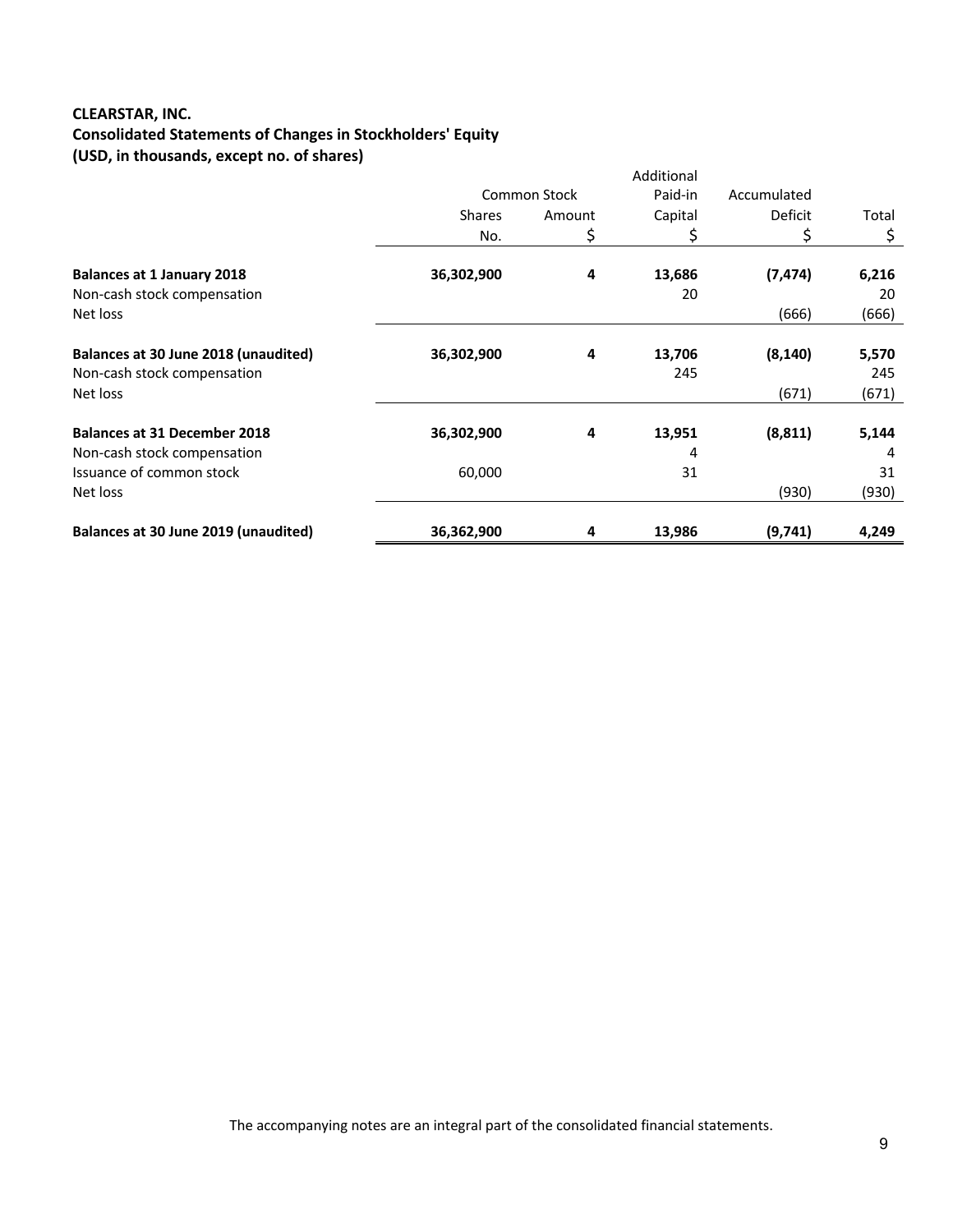# **CLEARSTAR, INC. Consolidated Statements of Cash Flows (USD, in thousands)**

|                                                                               | <b>Six Months</b> | Six Months  | Year Ended |
|-------------------------------------------------------------------------------|-------------------|-------------|------------|
|                                                                               | Ended             | Ended       | 31         |
|                                                                               | 30 June           | 30 June     | December   |
|                                                                               | 2019              | 2018        | 2018       |
|                                                                               | (Unaudited)       | (Unaudited) |            |
|                                                                               | Ş                 | Ş           | \$         |
| <b>CASH FLOWS FROM OPERATING ACTIVITIES</b>                                   |                   |             |            |
| Net loss                                                                      | (930)             | (666)       | (1, 337)   |
| Adjustments to reconcile net loss to net cash provided by (used for)          |                   |             |            |
| operating activities:                                                         |                   |             |            |
| Change in allowance for doubtful accounts                                     | 3                 | (22)        | (22)       |
| Depreciation and amortisation                                                 | 558               | 655         | 1,226      |
| Deferred income taxes                                                         | 14                | 24          | (73)       |
| Non-cash stock compensation<br>Non-cash debt issuance costs                   | 4                 | 20<br>24    | 265        |
|                                                                               | 24<br>26          |             | 48         |
| Loss on disposal of property and equipment                                    |                   | 1           | 1          |
| Loss on early lease exit costs<br>Change in operating assets and liabilities: | 173               |             |            |
| Accounts receivable                                                           | (1,070)           | (733)       | (521)      |
| Research and development tax credits                                          | 62                | (27)        | (27)       |
| Prepaid expenses                                                              | (344)             | (164)       | (183)      |
| Deposits                                                                      | (30)              | (1)         | (1)        |
| Accounts payable                                                              | 599               | 893         | 893        |
| <b>Accrued liabilities</b>                                                    | 164               | 263         | 38         |
| Deferred revenue                                                              | (36)              | 22          | 72         |
| State income taxes                                                            | (7)               | (6)         | 1          |
| Total adjustments                                                             | 140               | 949         | 1,717      |
| Net cash provided by (used for) operating activities                          | (790)             | 283         | 380        |
|                                                                               |                   |             |            |
| <b>CASH FLOWS FROM INVESTING ACTIVITIES</b>                                   |                   |             |            |
| Acquisition of property and equipment                                         | (802)             | (22)        | (32)       |
| Capitalised software development costs                                        | (374)             | (311)       | (665)      |
| Net cash used for investing activities                                        | (1, 176)          | (333)       | (697)      |
| <b>CASH FLOWS FROM FINANCING ACTIVITIES</b>                                   |                   |             |            |
| Net proceeds from Line of credit                                              | 2,100             |             |            |
| Proceeds from sale of common stock                                            | 31                |             |            |
| Principal payments on capital lease obligations                               |                   | (45)        | (63)       |
| Net cash provided by (used for) financing activities                          | 2,131             | (45)        | (63)       |
|                                                                               |                   |             |            |
| Net cash increase (decrease) for period                                       | 165               | (95)        | (380)      |
| Cash at beginning of period                                                   | 923               | 1,303       | 1,303      |
| Cash at end of period                                                         | 1,088             | 1,208       | 923        |

The accompanying notes are an integral part of the consolidated financial statements.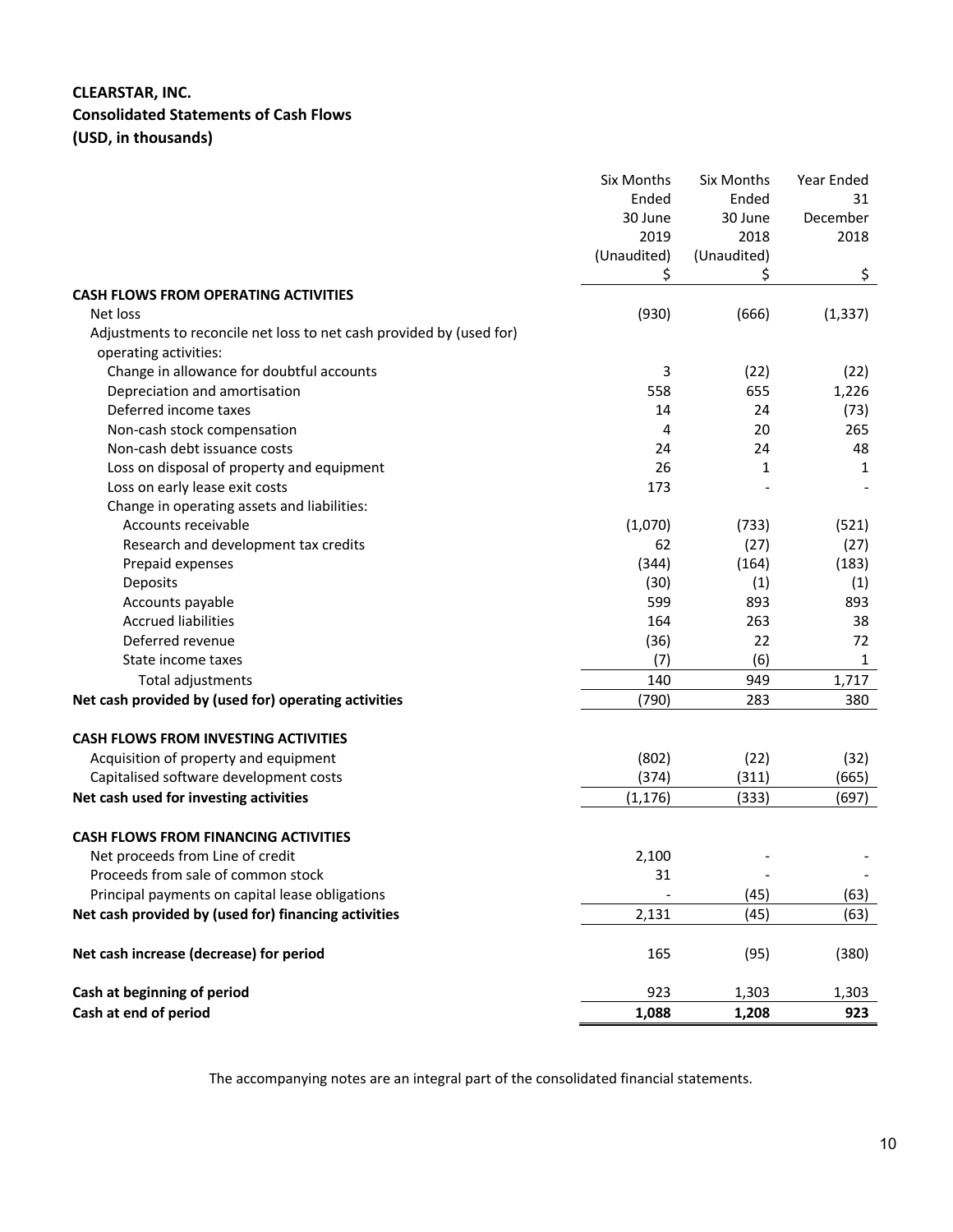#### **SUPPLEMENTAL DISCLOSURES OF CASH FLOW INFORMATION**

|              | Six Months<br>Ended | Six Months<br>Ended | Year Ended          |
|--------------|---------------------|---------------------|---------------------|
|              | 30 June 2019        | 30 June 2018        | 31 December<br>2018 |
|              | (Unaudited)         | (Unaudited)         |                     |
|              |                     |                     | \$                  |
| Cash paid:   |                     |                     |                     |
| Interest     | 55                  | 10                  | 19                  |
| Income taxes |                     |                     | 8                   |
|              |                     |                     |                     |
|              | 57                  | 11                  | 27                  |

#### **SUPPLEMENTAL SCHEDULE OF NONCASH INVESTING AND FINANCING ACTIVITIES**

During the year ended 31 December 2018, the Company retired obsolete and fully-depreciated property and equipment of approximately \$552,000.

During the year ended 31 December 2018, the Company retired fully-amortised intangible assets of approximately \$1,376,000.

The accompanying notes are an integral part of the consolidated financial statements.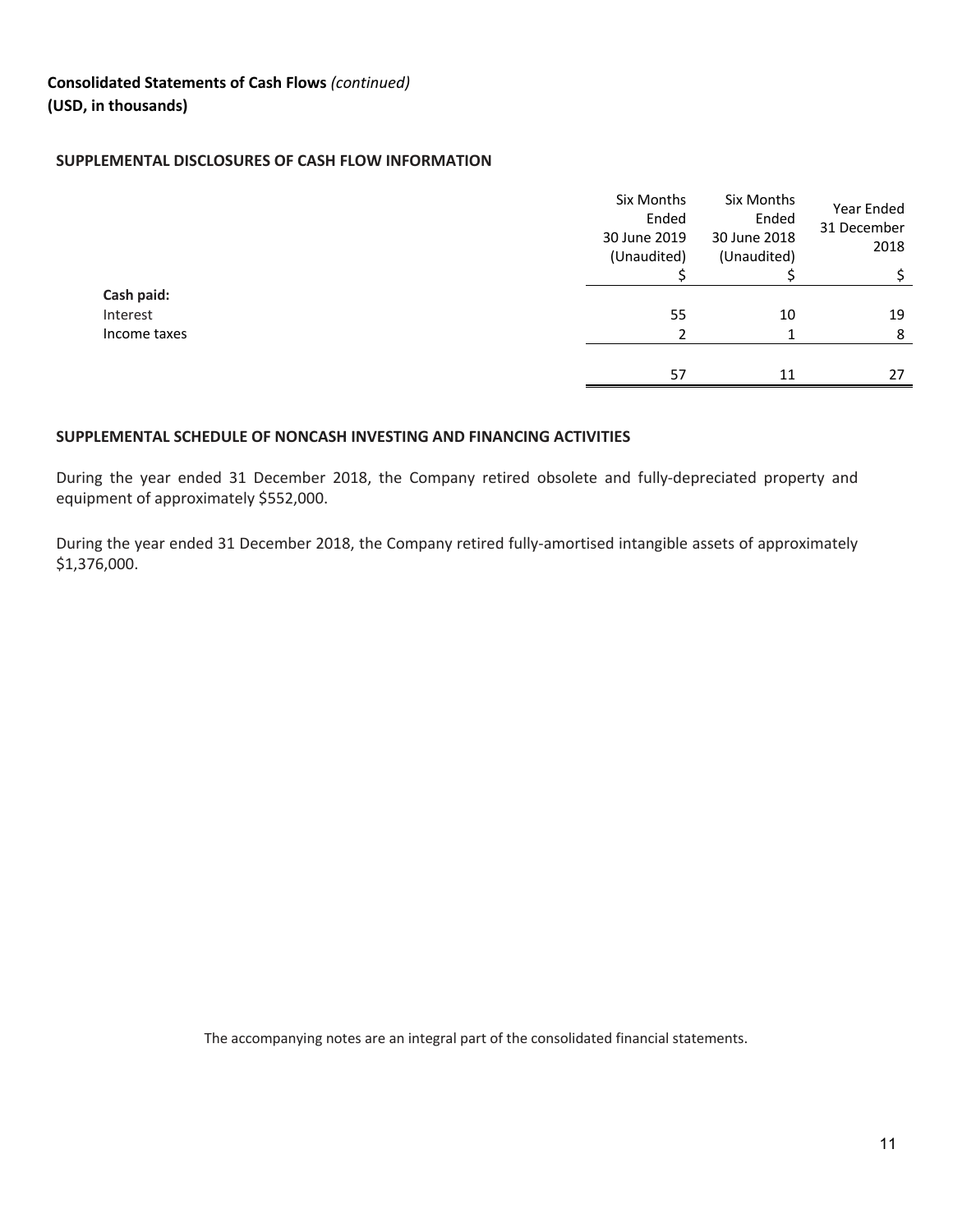#### **Notes to the Consolidated Financial Statements**

# 1. Summary of Significant Accounting Policies

# a) Nature of Operations

ClearStar, Inc. ("ClearStar"), an exempt company incorporated in the Cayman Islands on 23 April 2014, is a holding company that owns a 100% interest in ClearStar, Inc. (''ClearStar US''), an entity formed on 23 March 1995, and incorporated in the state of Delaware, and ClearStar Limited ("ClearStar UK"), a dormant entity formed in the United Kingdom on 17 January 2014. ClearStar UK has been dissolved effective 25 June 2019.

ClearStar together with its subsidiaries (collectively the "Company") is a provider of Human Capital Integrity $^{5M}$ technology-based services specialising in background and medical screening, supporting background screening companies, employers and employees with their recruitment and employment application decisions. The Company provides employment intelligence to its clients through a suite of information technology applications for day-to-day use in their business. Employment intelligence aims to improve business insight to support better recruitment and other decisions affecting employees generally, by increasing the quality, reliability and visibility of information available to management.

# b) Principles of Consolidation

The consolidated financial statements include the accounts of the Company and those entities required to be consolidated under generally accepted in the United States of America (''U.S. GAAP''). All significant intercompany transactions and balances have been eliminated in consolidation.

## c) Basis of Accounting

The accompanying financial statements have been prepared in accordance with U.S. GAAP. These principles are established by the Financial Accounting Standards Board ("FASB").

# d) Use of Estimates

The preparation of consolidated financial statements in conformity with U.S. GAAP requires management to make estimates and assumptions affecting reported amounts in the consolidated financial statements and accompanying notes. Management considers available facts and knowledge of existing circumstances when establishing these estimates. The most significant items that involve a greater degree of accounting estimates subject to change in the future are the allowance for doubtful accounts, depreciable lives of property and equipment, amortisation of other intangible assets, certain accrued liabilities, stock-based compensation and income taxes. Estimates for these and other items are subject to change and are reassessed by management in accordance with U.S. GAAP. Actual results could differ from these estimates.

# e) Concentration of Credit Risk Arising From Cash Deposits in Excess of Insured Limits

The Company maintains cash balances at certain financial institutions that at times may exceed federally insured limits. From time to time, the Company's cash balances exceed such limits. The Company has not experienced any losses in such accounts. The Company believes it is not exposed to any significant risks on cash.

#### f) Accounts Receivable

The Company extends credit to customers in a broad range of industries located throughout the United States and abroad based on the size of the customer, its payment history and other factors. The Company generally does not require collateral to support customer receivables. The Company provides an allowance for doubtful accounts based upon a review of the outstanding accounts receivable, historical collection information and existing economic conditions. The Company determines if receivables are past due based on days outstanding, and amounts are written off when determined to be uncollectable by management. The maximum accounting loss from the credit risk associated with accounts receivable is the amount of the receivable recorded, which is the face amount of the receivable, net of the allowance for doubtful accounts. The majority of period-end receivables are collected within the following fiscal quarter. The Company has not historically had significant write-offs for these receivables.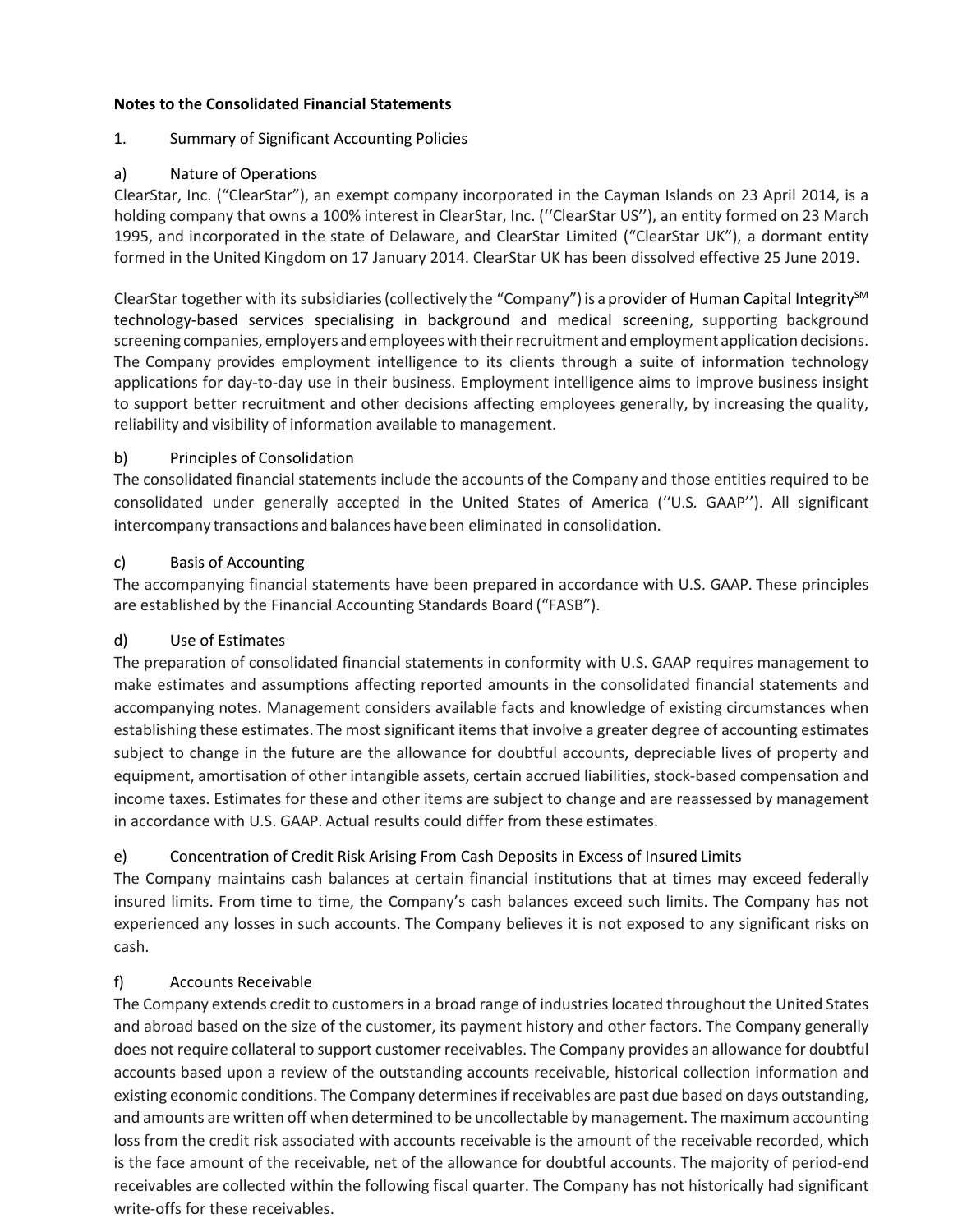# g) Property and Equipment

Property and equipment, including assets acquired under capital leases, is depreciated using the straight-line method over estimated useful lives or lease terms if shorter. Expenditures for maintenance and repairs are expensed as incurred, while renewals and betterments that materially extend the life of an asset are capitalised. The cost of assets sold, retired, or otherwise disposed of, and the related allowance for depreciation are eliminated from the accounts, and any resulting gain or loss is recognised.

Depreciation of property and equipment is provided using the straight-line method over the estimated useful lives of the assets, which are as follows:

| Computer equipment     | 3 – 4 vears                                          |
|------------------------|------------------------------------------------------|
| Furniture and fixtures | $5 - 7$ vears                                        |
| Leasehold improvements | Lesser of estimated useful life or life of the lease |

Depreciation expense forthe sixmonths ended 30 June 2019 and 2018, and the year ended 31 December 2018 was approximately \$64,000, \$83,000 and \$141,000, respectively.

## h) Deferred Debt Issuance Costs

Deferred debt issuance costs were incurred by the Company to obtain a revolving line facility from a lender and are amortised over the life of the respective debt agreement. The costs totalled approximately \$95,000 with accumulated amortisation of approximately \$79,000 and \$32,000 as of 30 June 2019 and 2018, respectively. The Company amortised approximately \$24,000 of these costs through interest expense for each of the six months ended 30 June 2019 and 2018 and approximately \$48,000 for the year ended 31 December 2018. The remaining amortization expense as of 30 June 2019 is expected to be approximately \$15,000 and will be fully amortised as interest expense during the second half of 2019.

# i) Goodwill

Goodwill recorded in the consolidated financial statements represents the excess of the purchase price of an acquisition over the fair value of acquired net assets on the date of acquisition. Goodwill is not amortised since it was deemed to have an indefinite useful life, but it is subject to an annual impairment test. Accordingly, the carrying value of goodwill is reviewed for impairment by the Company annually, or more often if events or circumstancesindicate thattheremay be impairment.TheCompany has notrecorded any goodwill impairment charges.

In evaluating goodwill impairment, the Company performs a qualitative assessment to determine if it is more likely than not that the fair value of a reporting unit is less than its carrying amount. If the qualitative assessment is not conclusive, a two-step process is used to test goodwill for impairment including comparing the fair value of the reporting unit to its carrying value (including attributable goodwill). Fair value for the Company's reporting unit is determined using an income or market approach, incorporating market participant considerations and management's assumptions on revenue growth rates, operating margins, discount rates and expected capital expenditures. Fair value determinations may include both internal and third-party valuations. Unless circumstances otherwise dictate, the Company performs its annual impairment testing in the fourth quarter. If the carrying amount of the goodwill exceeds the implied fair value of that goodwill, the Company will recognise an impairment loss as an expense. No impairment had occurred in the year ended 31 December 2018 as a result of the annual goodwill impairment tests performed. There have been no subsequent events requiring further analysis.

# j) Intangible Assets

Intangible assets, other than capitalised software development costs, arose from the purchase of certain assets in an acquisition and are reported net of amortisation. These intangible assets, including customer relationships and trade name, are amortised using the straight-line method over their estimated useful life of 7 and 1 year(s), respectively.

The Company has capitalised external direct costs of services consumed in developing and obtaining internal-use computer software and the payroll and payroll-related costs for employees who are directly associated with and who devote time to developing the internal-use computer software.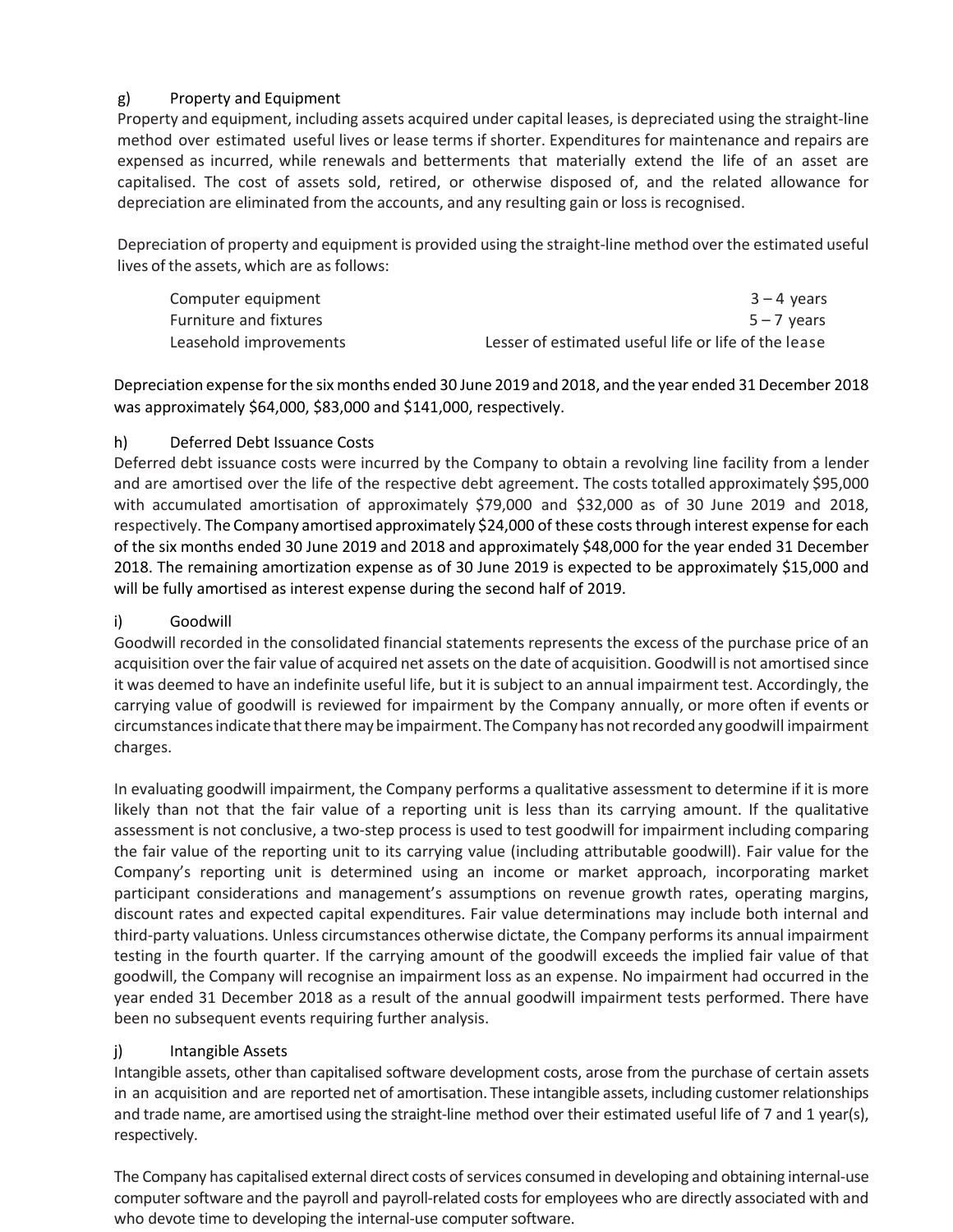Management's judgment is required in determining the point at which various projects enter the application development stage at which costs may be capitalised, in assessing the ongoing value of the capitalised costs, and in determining the estimated useful lives over which the costs are amortised. Costsin relation to the preliminary stages of projects are expensed in the period in which they are incurred. The Company expects to continue to invest in internally developed software and to capitalise costs in accordance with U.S. GAAP.

# k) Impairment of Long-Lived Assets

Long-lived assets, such as property and equipment, and purchased intangible assets subject to amortisation, are reviewed for impairment whenever events or changes in circumstances indicate that the carrying amount of an asset may not be recoverable. If circumstances require a long-lived asset or asset group be tested for possible impairment, the Company first compares undiscounted cash flows expected to be generated by that asset or asset group to its carrying amount. If the carrying amount of the long-lived asset or asset group is not recoverable on an undiscounted cash flow basis, an impairment is recognised to the extent that the carrying amount exceeds its fair value. Fair value is determined through various valuation techniques including discounted cash flow models, quoted market values and third-party independent appraisals, as considered necessary. Management determined that there were no impairments during the six months ended 30 June 2019 and 2018, and the year ended 31 December 2018.

# l) Revenue Recognition

Revenue from fixed monthly fees are derived primarily from customers' use of the Company's services that are provided for an agreed number of transactions. Arrangements for these services generally have terms of one year or less, and the fixed monthly fees are recognised as services are provided. The Company recognises revenue from the per-transaction search results and/or search result review services and drug testing services at the time of delivery as the Company has no significant ongoing obligation afterdelivery.

Deferred revenue consists of payments received in advance of revenue recognition and contractual billings in excess of recognised revenue. Deferred revenue includes one-time setup fees and annual certification fees. One-time setup fees are based on the Company's configuring and activating customers on internal and thirdparty systems. The Company recognises one- time setup fees revenue rateably over 12 months. Annual certification fees are billed annually and are recognised rateably over the contract period.

See Note 12 (Revenue from Contracts with Customers) for details related to the Company's revenue recognition policies.

# m) Advertising

The Company expenses advertising costs as incurred. Advertising expenses for the six months ended 30 June 2019 and 2018, and the year ended 31 December 2018 were approximately \$202,000, \$249,000 and \$470,000, respectively.

# n) Income Taxes

ClearStar is incorporated as an exempted company in the Cayman Islands, which currently does not levy income taxes on individuals or companies. ClearStar and its operating subsidiary, ClearStar US, are both taxed as corporations for US federal income tax purposes.

Income taxes are provided for the tax effects of transactions reported in the consolidated financial statements and consist of taxes currently due plus deferred income taxes. Deferred income taxes are recognised for differences between the basis of assets and liabilities for financial statement and income tax purposes. Deferred income tax assets and liabilities represent the future tax return consequences of those differences, which will either be taxable or deductible when the assets or liabilities are recovered or settled. Deferred income taxes are also recognised for operating losses that are available to offset future taxable income. The tax provision differs from the expense that would result from applying federal statutory rates to income before income taxes primarily because of the marginal tax rates used to compute deferred income taxes, the effect of state taxes and permanent differences between determining income for financial statement purposes and taxable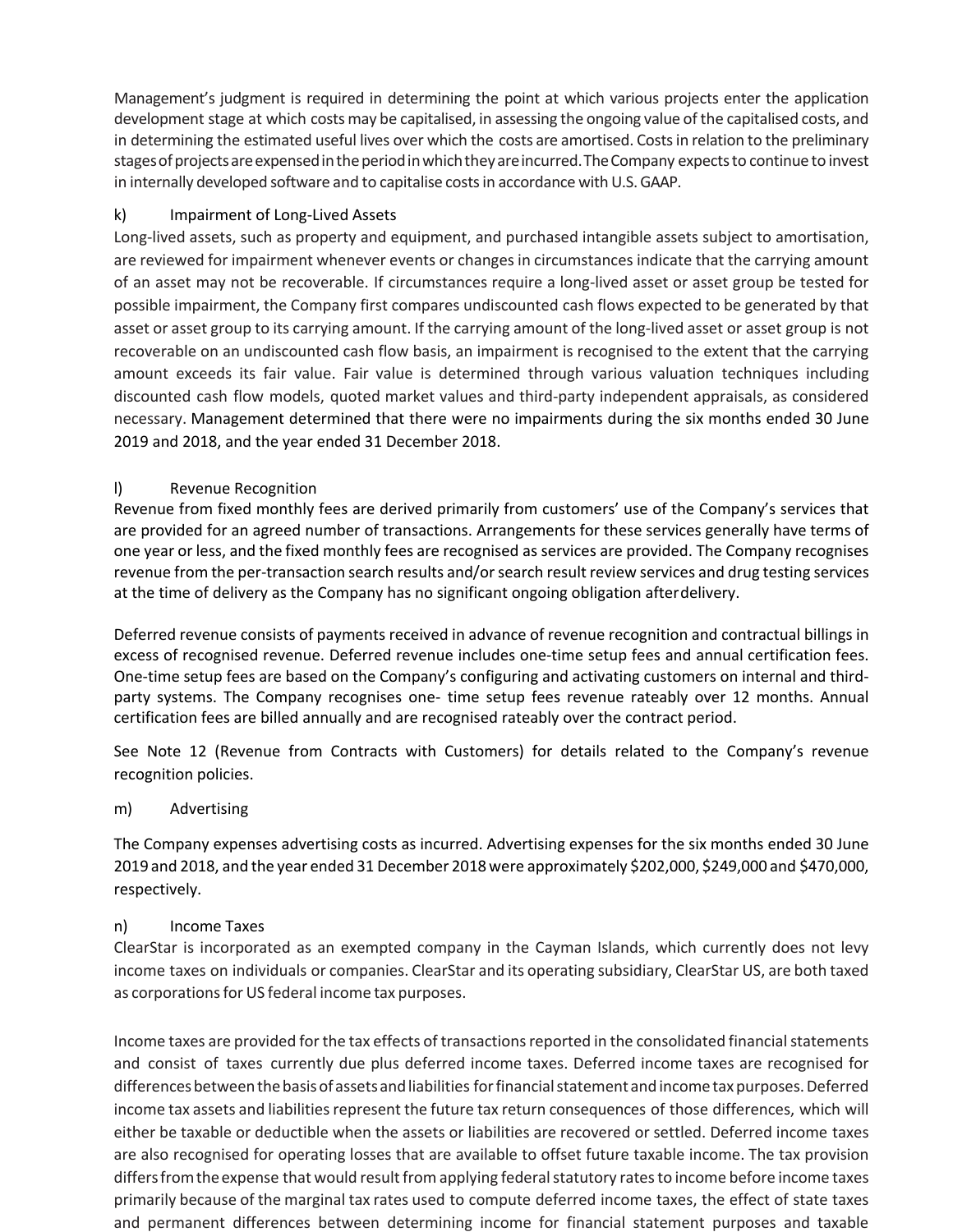#### income.

The Company is subject to tax audits in numerous jurisdictions in the United States. Tax audits by their nature are often complex and can require several years to complete. In the normal course of business, the Company is subject to challenges from the Internal Revenue Service ("IRS") and other tax authorities regarding amounts of taxes due. These challenges may alter the timing or amount of taxable income or deductions, or the allocation of income among tax jurisdictions. The Company accounts for the uncertain tax provisions using a minimum probability threshold that a tax position must meet before a financial statement benefit is recognised. The minimum threshold is defined as a tax position that is more likely than not to be sustained upon examination by the applicable taxing authority, including resolution of any related appeals or litigation processes, based on the technical merits of the position. The tax benefit to be recognised is measured as the largest amount of benefit that is greater than fifty per cent. likely of being realised upon ultimate settlement. The Company recognises interest and penalties related to unrecognised tax benefits as part of income tax expense. The cumulative effect of considering uncertain tax positions resulted in no uncertain tax liability in the consolidated balance sheets. The Company is not subject to income tax examinations for the years ending prior to 31 December 2015.

# o) Research and Development

Expendituresrelatedtothedevelopmentofnewproductsandprocessesareexpensedasincurred.Researchand development expenses were approximately \$724,000, \$804,000 and \$1,652,000, net of approximately \$0 of tax credits, for the six months ended 30 June 2019 and 2018, and the year ended 31 December 2018, respectively.

# p) Stock-Based Compensation

The Company values stock options at the time of grant using a Black-Scholes model approach and records that fair market value as compensation expense, adjusted for actual forfeitures, over the requisite service period, using the straight-line method. Stock-based compensation expense forthe six months ended 30 June 2019 and 2018, and the year ended 31 December 2018 was approximately \$4,000, \$20,000 and \$265,000, respectively.

# q) Fair Value of Financial Instruments

Fair value is the exit price that would be received upon the sale of an asset or paid to transfer a liability in an orderly transaction between market participants at the measurement date. Observable inputs reflect market data obtained from independent sources, while unobservable inputs reflect the Company's view on the market assumption in the absence of observable market information.

Valuation inputs are classified in the following three level hierarchy:

- (i) Level 1 inputs are unadjusted quoted pricesin active marketsforidentical assets or liabilities.
- (ii) Level 2 inputs are directly orindirectly observable valuation inputsforthe asset orliability, excluding Level 1 inputs.
- (iii) Level 3 inputs are unobservable inputs for the asset or liability.

Highest priority is given to Level 1 inputs and the lowest priority to Level 3 inputs. Acceptable valuation techniques include the market approach, income approach and cost approach. In some cases, more than one valuation technique is used.

Due to the short-term nature of cash, accounts receivable, prepaid expenses, accounts payable, and accrued liabilities, their fair value approximates carrying value.

#### r) New Accounting Principles

In May 2014, the FASB issued Accounting Standards Update No. 2014-09 ("ASC 606"), *Revenue from Contracts with Customers (Topic 606)*. Under ASC 606, recognition of revenue occurs when a customer obtains control of promised goods or services in an amount that reflects the consideration to which the providing entity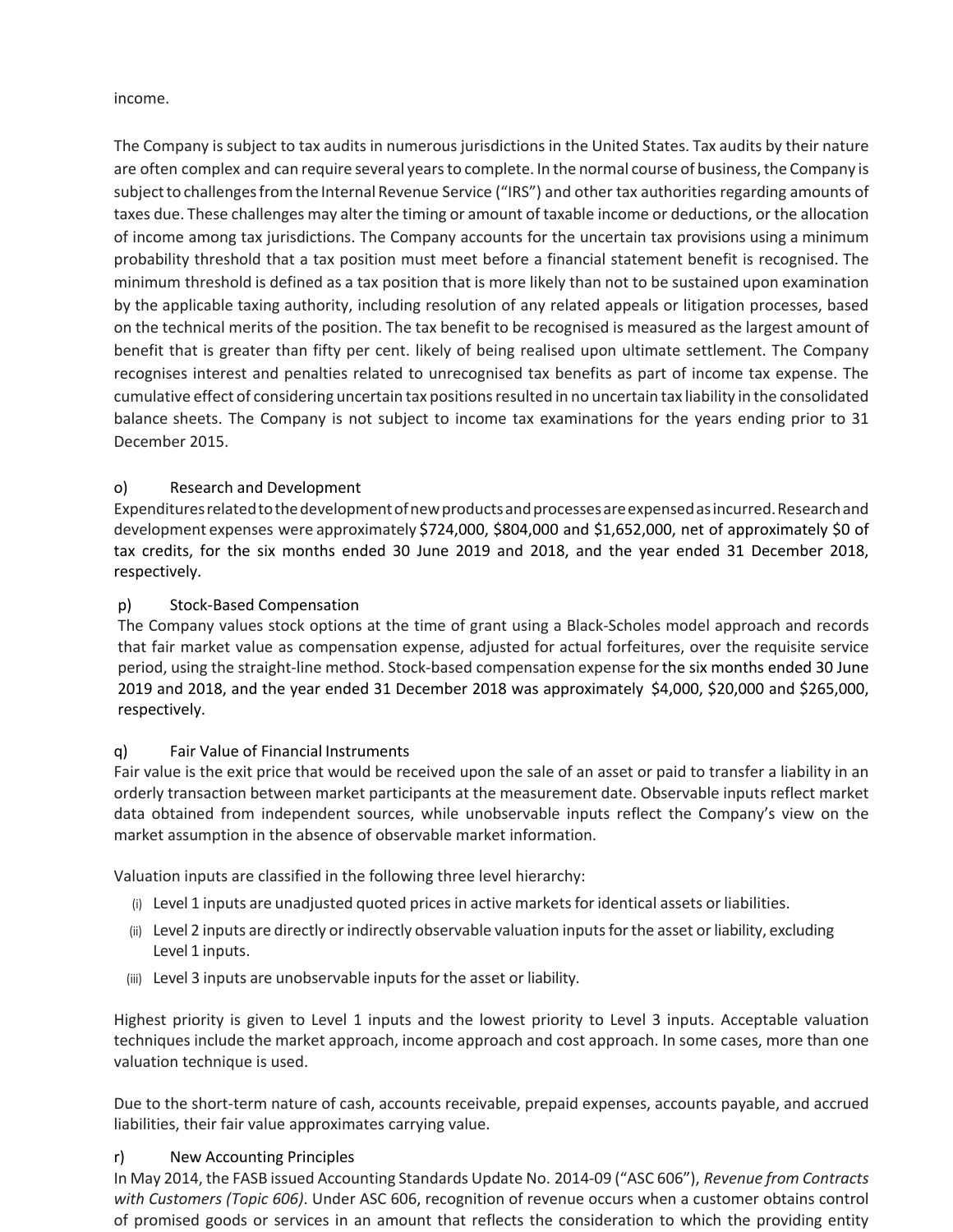expects to be entitled in exchange for those goods or services. ASC 606 also requires additional disclosure about the nature, amount, timing and uncertainty of revenue that is recognised. The Company adopted the amendments in ASC 606 on 1 January 2019 using the modified retrospective method. The adoption of ASC 606 did not result in any changes in the timing or measurement of revenue recognition for the Company's revenue.

# s) Future Application of Accounting Standards

Recent accounting guidance not discussed above is not applicable, is immaterial to the Company's consolidated financial statements, or did not or is not expected to have a material impact on the Company's business. For additional information on recently-issued accounting guidance that has not yet been adopted, see Note 1 (Summary of Significant Accounting Policies) to the Company's consolidated financial statements within the 2018 Annual Report.

## 2. Accounts Receivable

Accounts receivable consisted of the following:

|                                 | As of 30 June | As of 30 June | As of 31 |
|---------------------------------|---------------|---------------|----------|
|                                 | 2019          | 2018          | December |
|                                 | (Unaudited)   | (Unaudited)   | 2018     |
|                                 | \$000         | \$000         | \$000    |
|                                 |               |               |          |
| Trade accounts receivable       | 3,274         | 2,416         | 2,204    |
| Allowance for doubtful accounts | (10)          | (7)           | (7)      |
|                                 |               |               |          |
|                                 | 3,264         | 2,409         | 2,197    |

#### 3. Goodwill and Other Intangible Assets

Goodwill and other intangible assets were comprised of the following as of 30 June 2019 (unaudited):

|                           |                 | Gross Cost                |                          |                          |                 |                           | <b>Accumulated Amortisation</b> |                          |                          |                     |
|---------------------------|-----------------|---------------------------|--------------------------|--------------------------|-----------------|---------------------------|---------------------------------|--------------------------|--------------------------|---------------------|
|                           | Life<br>(years) | <b>Beginning</b><br>\$000 | Additions<br>\$000       | Disposal<br>\$000        | Ending<br>\$000 | <b>Beginning</b><br>\$000 | Additions<br>\$000              | Disposal<br>\$000        | Ending<br>\$000          | <b>Net</b><br>\$000 |
| Goodwill                  | Indefinite      | 2,283                     | $\overline{\phantom{a}}$ | $\overline{\phantom{a}}$ | 2,283           | $\overline{\phantom{a}}$  | $\overline{\phantom{a}}$        | $\overline{\phantom{0}}$ | $\overline{\phantom{a}}$ | 2,283               |
| Software<br>Development   | 3               | 2,172                     | 374                      | $\overline{\phantom{a}}$ | 2,546           | 1,145                     | 374                             | ۰.                       | 1,519                    | 1,027               |
| Customer<br>Relationships |                 | 1,673                     | $\overline{\phantom{a}}$ | $\overline{\phantom{a}}$ | 1,673           | 955                       | 120                             | $\overline{\phantom{a}}$ | 1,075                    | 598                 |
|                           |                 | 6,128                     | 374                      | $\overline{\phantom{a}}$ | 6,502           | 2,100                     | 494                             | $\overline{\phantom{a}}$ | 2,594                    | 3,908               |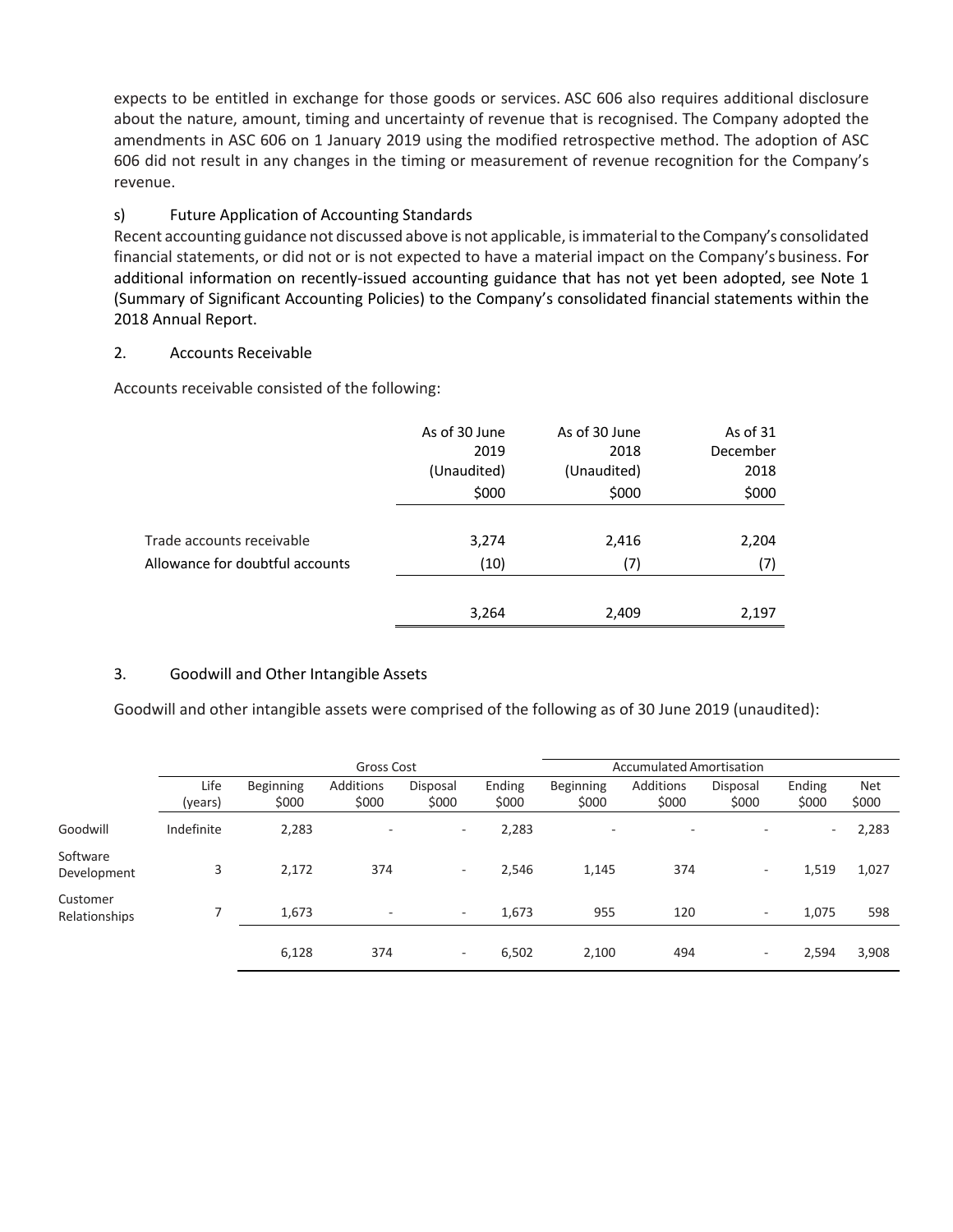|                           |                 | Gross Cost         |                          |                          |                 |                           | <b>Accumulated Amortisation</b> |                   |                          |                     |
|---------------------------|-----------------|--------------------|--------------------------|--------------------------|-----------------|---------------------------|---------------------------------|-------------------|--------------------------|---------------------|
|                           | Life<br>(years) | Beginning<br>\$000 | Additions<br>\$000       | Disposal<br>\$000        | Ending<br>\$000 | <b>Beginning</b><br>\$000 | Additions<br>\$000              | Disposal<br>\$000 | Ending<br>\$000          | <b>Net</b><br>\$000 |
| Goodwill                  | Indefinite      | 2,283              | $\overline{\phantom{0}}$ | $\sim$                   | 2,283           | $\overline{\phantom{0}}$  | $\overline{\phantom{a}}$        |                   | $\overline{\phantom{a}}$ | 2,283               |
| Software<br>Development   | 3               | 2,883              | 311                      | $\overline{\phantom{a}}$ | 3,194           | 1,675                     | 452                             | $\sim$            | 2,127                    | 1,067               |
| Customer<br>Relationships |                 | 1.673              | $\overline{\phantom{a}}$ | ۰.                       | 1,673           | 717                       | 119                             | $\sim$            | 836                      | 837                 |
|                           |                 | 6,839              | 311                      | $\sim$                   | 7,150           | 2,392                     | 571                             | $\sim$            | 2,963                    | 4,187               |

Goodwill and other intangible assets were comprised of the following as of 30 June 2018 (unaudited):

Goodwill and other intangible assets were comprised of the following as of 31 December 2018:

|                           |                 | Gross Cost         |                          |                          |                 |                    | <b>Accumulated Amortisation</b> |                          |                          |                     |
|---------------------------|-----------------|--------------------|--------------------------|--------------------------|-----------------|--------------------|---------------------------------|--------------------------|--------------------------|---------------------|
|                           | Life<br>(years) | Beginning<br>\$000 | Additions<br>\$000       | Disposal<br>\$000        | Ending<br>\$000 | Beginning<br>\$000 | Additions<br>\$000              | Disposal<br>\$000        | Ending<br>\$000          | <b>Net</b><br>\$000 |
| Goodwill                  | Indefinite      | 2,283              | $\overline{\phantom{a}}$ | $\overline{\phantom{a}}$ | 2,283           | $\sim$             | $\overline{\phantom{a}}$        | $\overline{\phantom{a}}$ | $\overline{\phantom{a}}$ | 2,283               |
| Software<br>Development   | 3               | 2,883              | 665                      | (1, 376)                 | 2,172           | 1,675              | 846                             | (1, 376)                 | 1,145                    | 1,027               |
| Customer<br>Relationships |                 | 1,673              | $\sim$                   | $\sim$                   | 1,673           | 717                | 238                             | ۰                        | 955                      | 718                 |
|                           |                 | 6,839              | 665                      | (1, 376)                 | 6,128           | 2,392              | 1,084                           | (1, 376)                 | 2,100                    | 4,028               |

Approximate aggregate future amortisation expense is as follows:

#### Year Ending 30 June:

|      | Amount |
|------|--------|
|      | \$000  |
| 2020 | 787    |
| 2021 | 586    |
| 2022 | 252    |
|      | 1,625  |

#### 4. Commitments and Contingencies

#### • Operating Leases

The Company leases office space and equipment. The lease agreements expire on various dates through October 2026.

Minimum lease payments under operating leases are recognised on a straight-line basis over the term of the lease including any periods of free rent for payment terms subject to escalation. Aggregate rent, common area maintenance charges and property tax expense for the six months ended 30 June 2019 and 2018, and the year ended 31 December 2018 was approximately \$117,000, \$90,000, and \$186,000, respectively.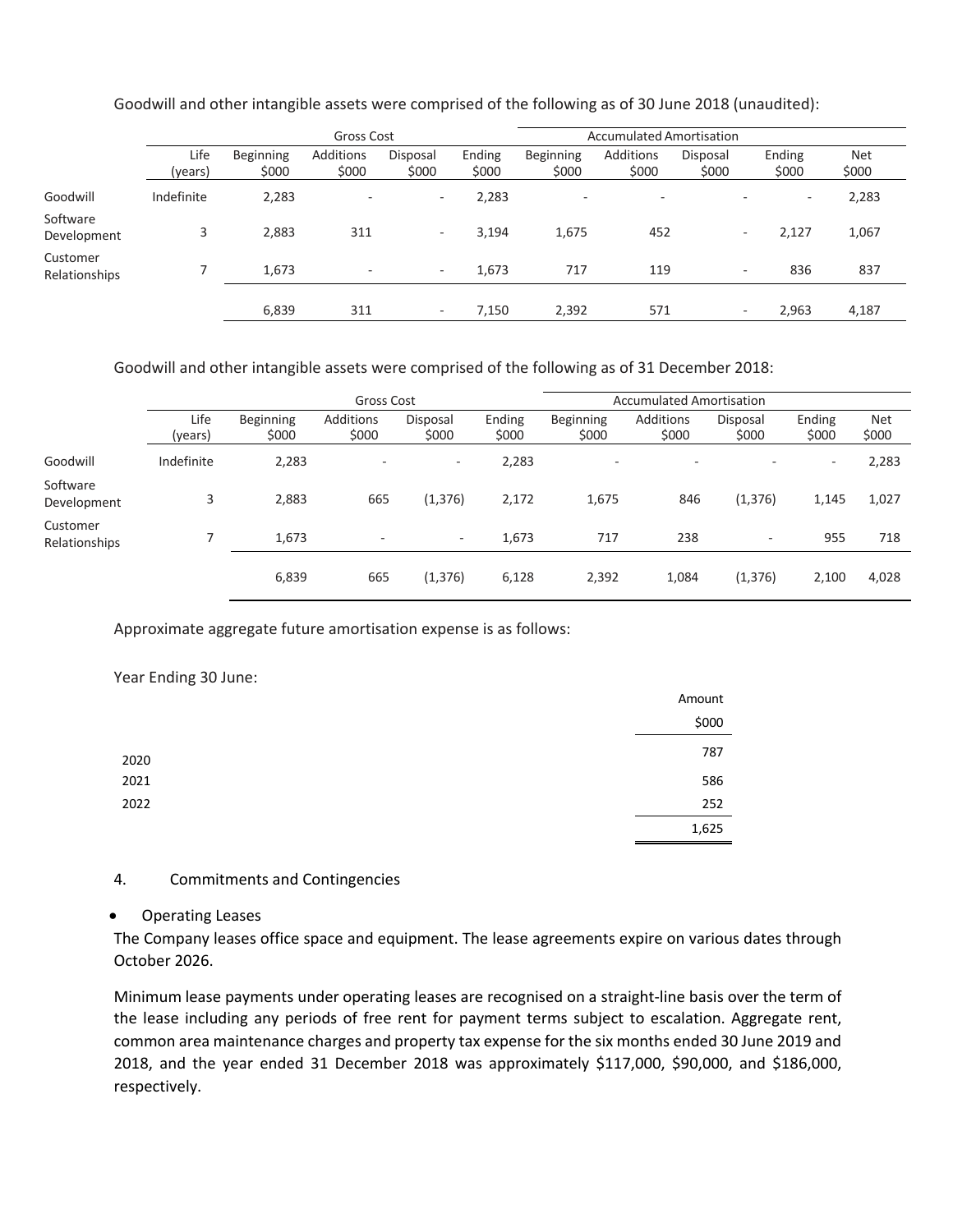Effective 1 April 2019, the Company terminated its lease of an office space. Pursuant to the terms and condition of the termination agreement, the Company was required to pay approximately \$173,000 in fees associated with the lease exit costs, particularly the buyout of the remaining lease obligations. Concurrent with the execution of the termination agreement, the Company entered into a new lease agreement with a separate third party. Under the new lease agreement, the Company was reimbursed for the lease exit costs made under the termination agreement.

As of 30 June 2019, future minimum lease payments under non-cancellable operating leases were as follows:

Year Ending 30 June:

|            | Amount |
|------------|--------|
|            | \$000  |
|            |        |
| 2020       | 260    |
| 2021       | 417    |
| 2022       | 396    |
| 2023       | 405    |
| 2024       | 416    |
| Thereafter | 788    |
|            | 2,682  |

## • Capital Leases

The Company leased computer equipment under two agreements classified as capital leases that expired in November 2018. The lease obligations were subject to an interest rate of up to 8.7 per cent. per annum and were payable in monthly instalments totalling \$9,334.

Assets and liabilities under capital leases are recorded at the lower of the present value of the minimum lease payments or the fair value of the assets. The assets are depreciated over the shorter of the estimated useful lives or the lease term if ownership does not transfer to the Company at the end of the lease. Depreciation of assets under capital leases is included in depreciation expense.

Computer equipment held under capital leases consisted of the following:

|                                                                      | As of 30 June<br>2019<br>(Unaudited)<br>\$000 | As of 30 June<br>2018<br>(Unaudited)<br>\$000 | As of 31<br>December<br>2018<br>\$000 |
|----------------------------------------------------------------------|-----------------------------------------------|-----------------------------------------------|---------------------------------------|
| Cost of equipment and installation<br>Less: accumulated depreciation |                                               | 390<br>(375)                                  |                                       |
|                                                                      |                                               | 15                                            |                                       |

As of 30 June 2018, future minimum lease payments under capital lease agreements consist of the following:

| Amount |
|--------|
| \$000  |
| 19     |
| (1)    |
| 18     |
| (18)   |
|        |
|        |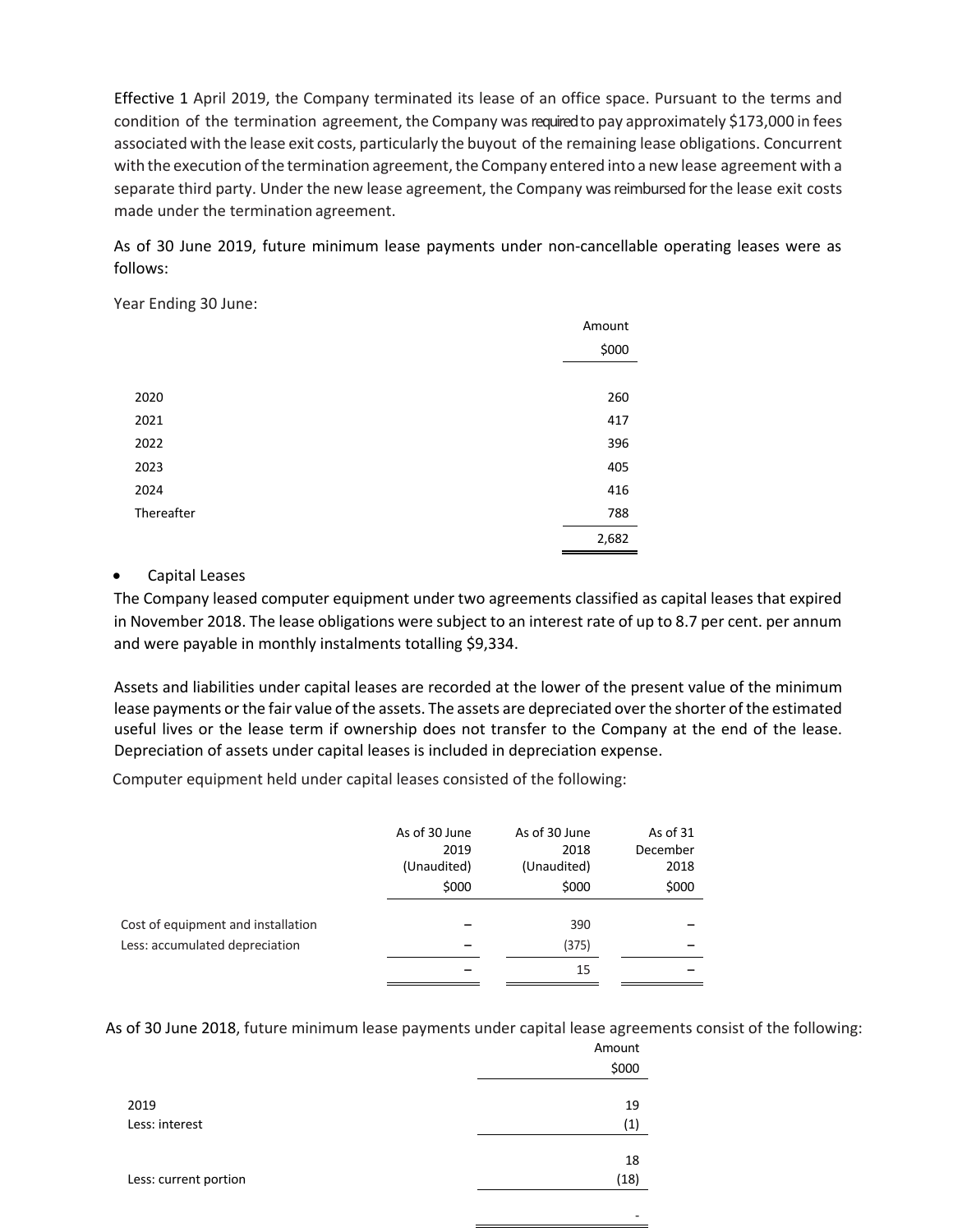# • Board of Directors Fees

Effective 30 May 2014, the Company contracts with two non-executive directors ("NEDs") for 3-year terms subjective to renewal for successive one-year periods. The Company pays approximately \$100,000 per annum to the NEDs. For the six months ended 30 June 2019 and 2018, and the year ended 31 December 2018, directorfees were approximately \$50,000, \$50,000 and \$100,000, respectively.

#### • Long-Term Vendor Commitment

In January 2019, the Company executed a three-year vendor contract for an application security service, requiring an annual fee of approximately \$70,000, payable annually through January 2022.

#### 5. Income Taxes

Tax effects of temporary differences are as follows:

|                                             | As of 30 June 2019<br>(Unaudited)<br>\$000 | As of 30 June 2018<br>(Unaudited)<br>\$000 | As of 31<br>December 2018<br>\$000 |
|---------------------------------------------|--------------------------------------------|--------------------------------------------|------------------------------------|
|                                             |                                            |                                            |                                    |
| Allowance for doubtful accounts             | 2                                          | 2                                          |                                    |
| Prepaid expenses                            | (12)                                       | (48)                                       | (12)                               |
| Amortisation of software development        | (251)                                      | (251)                                      | (241)                              |
| Amortisation of intangible                  | (203)                                      | 126                                        | 29                                 |
| Amortisation of goodwill                    | (152)                                      | (118)                                      | (27)                               |
| <b>Accrued liabilities</b>                  | 62                                         | 10                                         | 9                                  |
| Basis differences in property and equipment | 6                                          | (1)                                        |                                    |
| Net operating losses                        | 2,195                                      | 1,188                                      | 2,043                              |
| Stock-based compensation                    | 99                                         | 94                                         | 95                                 |
| Tax credits                                 | 161                                        | 190                                        | 211                                |
| Other adjustments                           | 12                                         | 9                                          | 11                                 |
| Total non-current                           | 1,919                                      | 1,201                                      | 2,127                              |
| Less: valuation allowance                   | (1,960)                                    | (1, 326)                                   | (2, 154)                           |
| Net deferred tax liabilities                | (41)                                       | (125)                                      | (27)                               |

Deferred tax assets and liabilities are recognised for the expected tax consequences of temporary differences between the book and tax bases of the Company's assets and liabilities. Valuation allowances are recorded to reduce deferred tax assets when it is more likely than not that a tax benefit will not be realised. Management does not expect deferred tax assets to be fully realised in future years. Therefore, a valuation allowance has been recorded.

The components of the provision for income taxes are as follows:

|                                      | Six Months<br>Ended 30 June<br>2019 (Unaudited)<br>\$000 | Six Months<br>Ended 30 June<br>2018 (Unaudited)<br>\$000 | Year Ended<br>31 December<br>2018<br>\$000 |
|--------------------------------------|----------------------------------------------------------|----------------------------------------------------------|--------------------------------------------|
| Current tax expense:                 |                                                          |                                                          |                                            |
| Federal                              |                                                          |                                                          |                                            |
| State                                |                                                          | (3)                                                      | 8                                          |
| Total current tax expense (benefit)  | 2                                                        | (3)                                                      | 8                                          |
| Deferred tax expense:                |                                                          |                                                          |                                            |
| Federal                              | 14                                                       | 24                                                       | (77)                                       |
| State                                |                                                          |                                                          | 4                                          |
| Total deferred tax expense (benefit) | 14                                                       | 24                                                       | (73)                                       |
| Total provision for income taxes     | 16                                                       | 21                                                       | (65)                                       |
|                                      |                                                          |                                                          |                                            |

The effective income tax rate differs from the federal statutory income tax rate due to state income taxes, certain non-deductible expenses and a decrease of approximately \$194,000 in the valuation allowance for the period.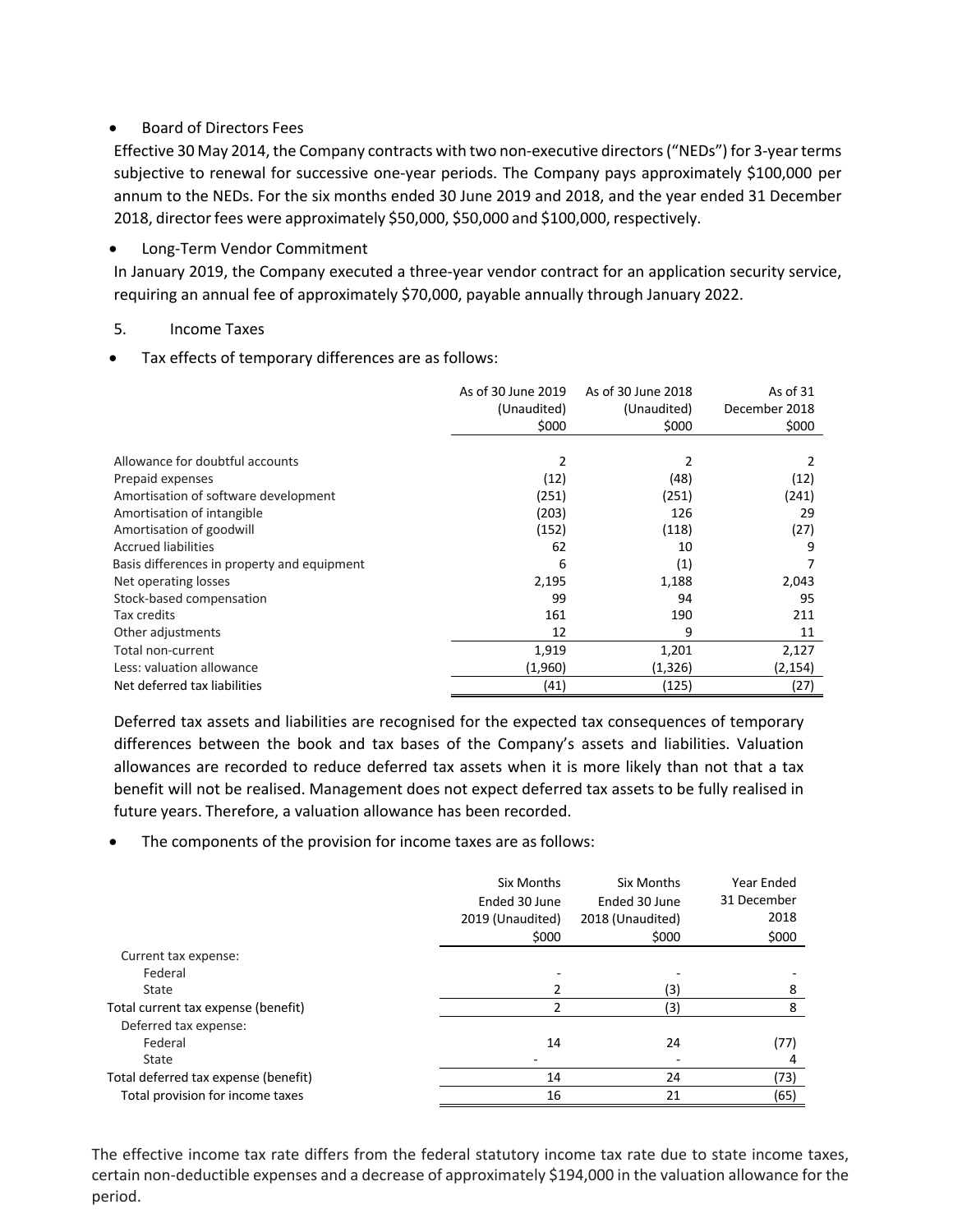On 22 December 2017, the Tax Cuts and Jobs Act ("Tax Act") was enacted in the United States, which includes a broad range of tax reforms affecting businesses, most notably changes to the U.S. federal income tax laws, including reduction of the corporate tax rate from 35.0% to 21.0%, income tax deductions, and international tax provisions. Under Accounting Standards Codification Topic 740 ("ASC 740"), the impact of changes in tax laws must be recorded in the financial statements in the reporting period that includes the date of enactment. However, the Securities and Exchange Commissions ("SEC") and the FASB both recognise that the magnitude of this law change will require companies to perform extensive analysis and calculations to conform to the new provisions. The SEC issued Staff Accounting Bulletin ("SAB") 118, which allowed companiesto recognise provisional amounts for the tax effects resulting from the enactment of the Tax Act for which the accounting under ASC 740 is incomplete, but a reasonable estimate can be determined. Adjustments to these provisional amounts, if any, are to be completed within a measurement period not to exceed one year. The Company completed its accounting for the estimated tax effects of the Tax Act and identified the following areas:

- One-time Repatriation Tax on Foreign Earnings: The Tax act imposed a mandatory one-time tax charge on accumulated, undistributed foreign earnings, traditionally not subject to U.S. federal income tax until distributed as a dividend to U.S. shareholders. As ClearStar UK is dormant and does not have any accumulated or undistributed foreign earnings, the Company concluded that is not subject to the repatriation tax associated with accumulated, undistributed foreign earnings.
- § Global intangible low-taxed income ("GILTI"): Under U.S. GAAP, companies can make a policy election as to either recognise Global intangible low-taxed income as incurred or recognised it as deferred. An entity selection of an accounting policy related to the GILTI tax provisions depends, in part, on analysing its global income to determine whether the entity expects to have future U.S. inclusions in taxable income related to GILTI and, if so, what the impact is expected to be. As ClearStar UK is dormant, the Company concluded that GILTI is not expected to apply to 2018 or future periods. Further, the Company has made a policy decision to record such taxes, if any, as incurred.
- § Foreign-derived intangible income ("FDII"): While the Company has foreign sales in 2018, the Company has an overall taxable loss, and accordingly no FDII deduction should be allowable. If the Company were in an income position the amount of the FDII deduction would also be immaterial based on the Company's level of foreign sales.

As of 30 June 2019, the Company had approximately \$8,992,000 in net operating loss carryforwards ("NOL") available to use against taxable income. The NOLs will begin to expire starting in 2023 and through 2038.

As of 30 June 2019, the Company had approximately \$211,000 in federal research and development ("R&D") credits available to use against taxable income. The R&D credits will begin to expire starting in 2034.

#### 6. Revolving Line Facility

In October 2017, the Company obtained a revolving line facility with a Lender ("Revolving Line") to borrow up to \$5,000,000, accruing interest of Prime plus up to 1.75% per annum, payable monthly. The Revolving Line is also subject to an unused revolving line facility fee of 0.375% per annum, payable monthly, on the average unused portion and requires compliance with certain financial and non-financial covenants that are customary for this type of lending. The Revolving Line is secured by all assets of the Company and matures on 19 October 2019. A stock warrant to purchase 90,755 shares of Ordinary Shares was granted to the Lender as consideration.

As of 30 June 2019, the amount of the Revolving Line outstanding was \$2,100,000. The Company was not in compliance of certain covenants as of 30 June 2019, and in conjunction with an amendment in September 2019, the Lender waived the Company's existing covenant breach. The Revolving Line maturity date has been extended to October 2021, and certain covenant requirements were amended accordingly. See Note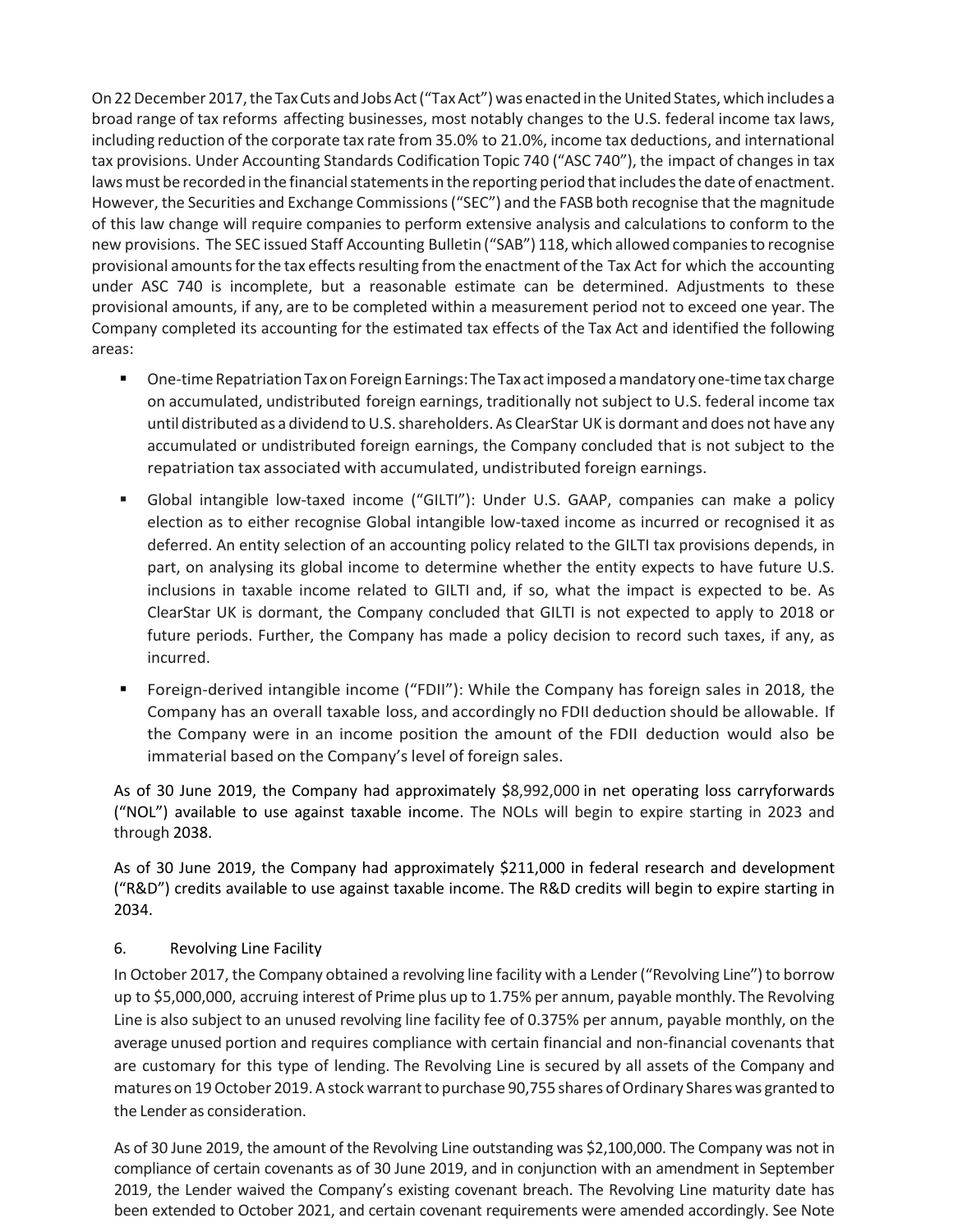15 (Subsequent Events) for additional discussion on the Revolving Line renewal.

## 7. Stockholders' Equity

The Board has authorised 100,000,000 shares of Ordinary Shares, \$0.0001 par value. There were 36,362,900, 36,302,900, and 36,302,900 of shares issued and outstanding as of 30 June 2019 and 2018, and 31 December 2018, respectively.

## 8. Stock-Based Compensation

In June 2014, the Company adopted the 2014 Share Option and Incentive Plan ("Plan") that authorised the Board to grant options and restricted stock to employees and directors to acquire up to 3,000,000 shares of the Company's Ordinary Shares. The option price generally may not be lessthan the underlying stock's fair market value on the date of the grant. The options generally vest rateably up to a three-year period beginning the date of grant and expire as determined by the Board, but not more than 10 years from the date of grant. The amounts granted each calendar year islimited depending on certain terms of the Plan. As of 30 June 2019, 1,138,400 shares remain available for grant under the Plan. The Plan terminates in June 2024.

The following table summarises activity of the Company's stock options during the six months ended 30 June 2019 and 2018, and the year ended 31 December 2018:

|                                            |               | Weighted-Average      |
|--------------------------------------------|---------------|-----------------------|
|                                            | <b>Shares</b> | <b>Exercise Price</b> |
|                                            |               |                       |
| Outstanding as of 1 January 2018           | 1,776,165     | \$0.86                |
| Granted                                    | 100,000       | \$0.60                |
| Forfeited or cancelled (1)                 | (1,399,000)   | \$0.89                |
| Outstanding as of 30 June 2018 (unaudited) | 477,165       | \$0.58                |
| Granted <sup>(2)</sup>                     | 1,837,600     | \$0.84                |
| Forfeited or cancelled                     | (231, 165)    | \$0.92                |
| Outstanding as of 31 December 2018         | 2,083,600     | \$0.79                |
| Granted                                    | 90,000        | \$0.66                |
| Exercised                                  | (60,000)      | \$0.51                |
| Forfeited or cancelled                     | (252,000)     | \$0.85                |
| Outstanding as of 30 June 2019 (unaudited) | 1,861,600     | \$0.78                |
| Exercisable as of 30 June 2019 (unaudited) | 1,671,600     | \$0.79                |
| Exercisable as of 31 December 2018         | 1,859,600     | \$0.80                |
| Exercisable as of 30 June 2018 (unaudited) | 342,165       | \$0.60                |

(1) Consists of 442,165 forfeited shares and 1,188,000 of fully-vested awards that the Board elected to replace.

 $^{(2)}$  Consists of 286,000 granted shares and 1,651,600 replacement awards associated with shares that the Board elected to cancel.

As of 30 June 2019, there was approximately \$32,000 of total unrecognised compensation costs related to unvested stock options, which is expected to be recognised over a weighted-average period of 2.43 years.

The following assumptions were used for the Black-Scholes option pricing model:

|                                             | 3 June 2019 | 2 July 2018 |
|---------------------------------------------|-------------|-------------|
| Weighted-average fair value on day of grant | \$0.19      | \$0.23      |
| Risk-free interest rate                     | 1.83%       | 1.95%       |
| Expected dividend yield                     | 0.00%       | 0.00%       |
| <b>Expected volatility</b>                  | 32.29%      | 30.76%      |
| Weighted-average expected life of option    | 4.00 years  | 4.00 years  |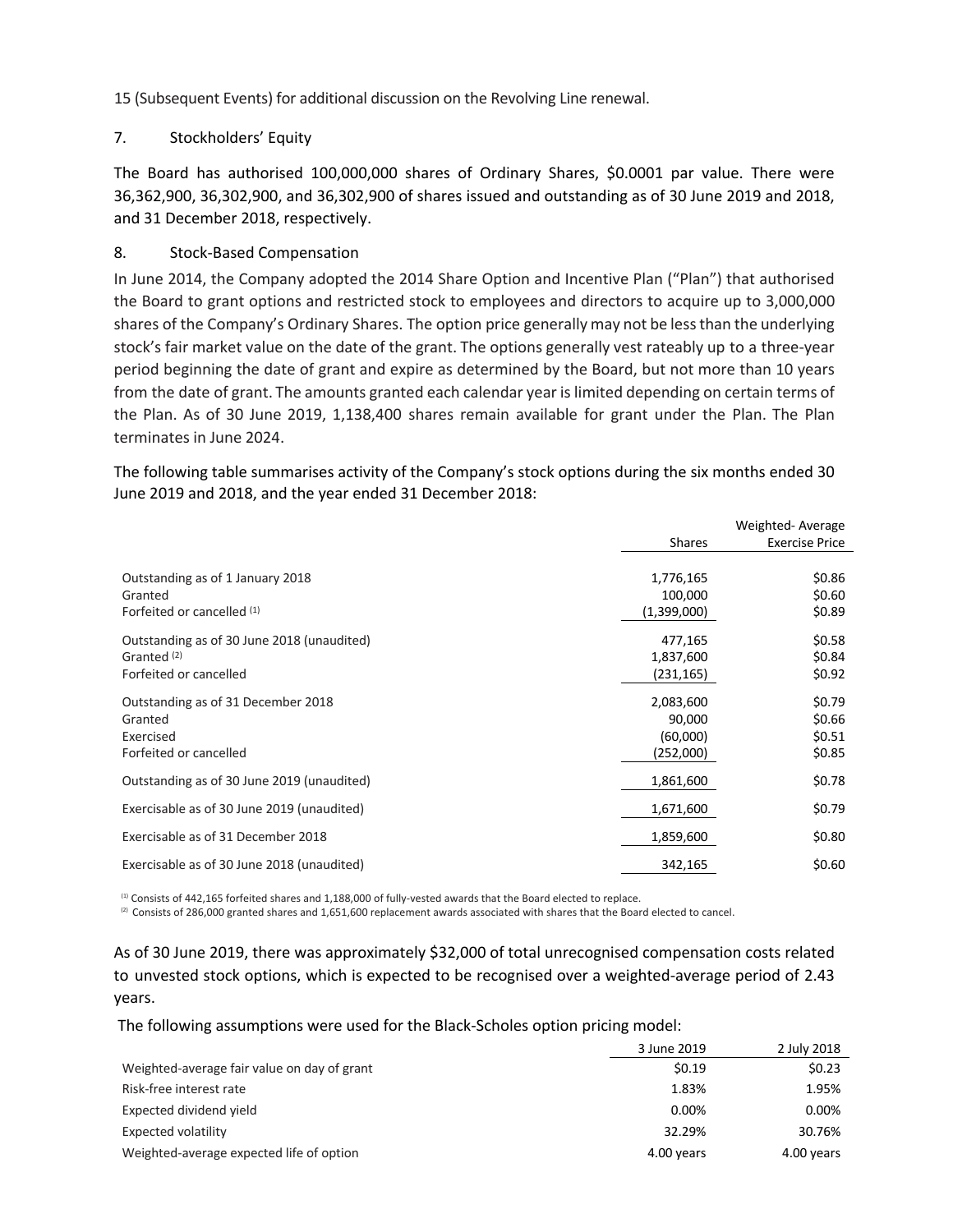# 9. Stock Warrant

In conjunction with the executed Revolving Line in October 2017 as described in Note 6 (Revolving Line Facility), the Company issued a stock warrant as consideration to the Lenderto purchase 90,755 shares of Ordinary Shares at \$0.59 per share. The warrant expires in October 2027 and is fully vested; if the fair market value of an Ordinary Share is greater than the exercise price on the Expiration Date, the stock warrant will automatically be deemed exercised.

The following assumptions were used for the Black-Scholes warrant pricing model:

|                                             | 19 October 2017 |
|---------------------------------------------|-----------------|
| Weighted-average fair value on day of grant | \$0.22          |
| Risk-free interest rate                     | 2.69%           |
| Expected dividend yield                     | $0.00\%$        |
| <b>Expected volatility</b>                  | 37.97%          |
| Weighted-average expected life of warrant   | 5.00 years      |

## 10. Earnings Per Share

Basic earnings per share ("EPS") is computed by dividing net income by the weighted average number of shares of common stock outstanding during the period. Diluted EPS is computed by dividing net income by the weighted average number ofshares of common stock and common stock equivalents outstanding during the period. Dilutive common stock equivalents represent shares issuable upon assumed exercise of stock options.

|                                             | Six Months    | Six Months    | Year Ended  |
|---------------------------------------------|---------------|---------------|-------------|
|                                             | Ended 30 June | Ended 30 June | 31 December |
|                                             | 2019          | 2018          | 2018        |
|                                             | (Unaudited)   | (Unaudited)   |             |
| Basic income per share                      | (50.03)       | (\$0.02)      | (50.04)     |
| Diluted income per share                    | (50.03)       | (50.02)       | (50.04)     |
| Weighted-average common shares outstanding: |               |               |             |
| Basic and diluted                           | 36,362,900    | 36,302,900    | 36,302,900  |

#### 11. Employee Retirement Plan

The Company sponsors an employee retirement plan known as the ClearStar, Inc. 401(k) Profit Sharing Plan Trust (the ''401k Plan''). Under the 401k Plan, employees may contribute up to the maximum contributions as set periodically by the Internal Revenue Service. Additionally, the Company may make a discretionary contribution to the 401k Plan. Employer profit sharing contributions vest over six years. Participant contributions and employer safe harbour matching contributions are 100 per cent. vested.

For the six months ended 30 June 2019 and 2018, and the year ended 31 December 2018, matching contributions were approximately \$72,000, \$78,000 and \$153,000, respectively.

# 12. Revenue from Contracts with Customers:

The Company's revenue is derived from providing background screening and medical information services to direct and indirect customers on a transactional basis, in which distinct services are delivered over time as the customer simultaneously receives and consumes the benefits of the services provided. Under ASC 606, revenue is recognized when a performance obligation is satisfied by transferring control of a promised product or service to the customer. Revenue is measured based on the amount of consideration that the Company expects to receive in exchange for those goods or services. In accordance with ASC 606, revenue is recognized when all of the following criteria are met: (1) the Company has entered into a binding agreement, (2) the performance obligations have been identified, (3) the transaction price to the customer has been determined, (4) the transaction price has been allocated to the performance obligations in the contract, and (5) the performance obligations have been satisfied.